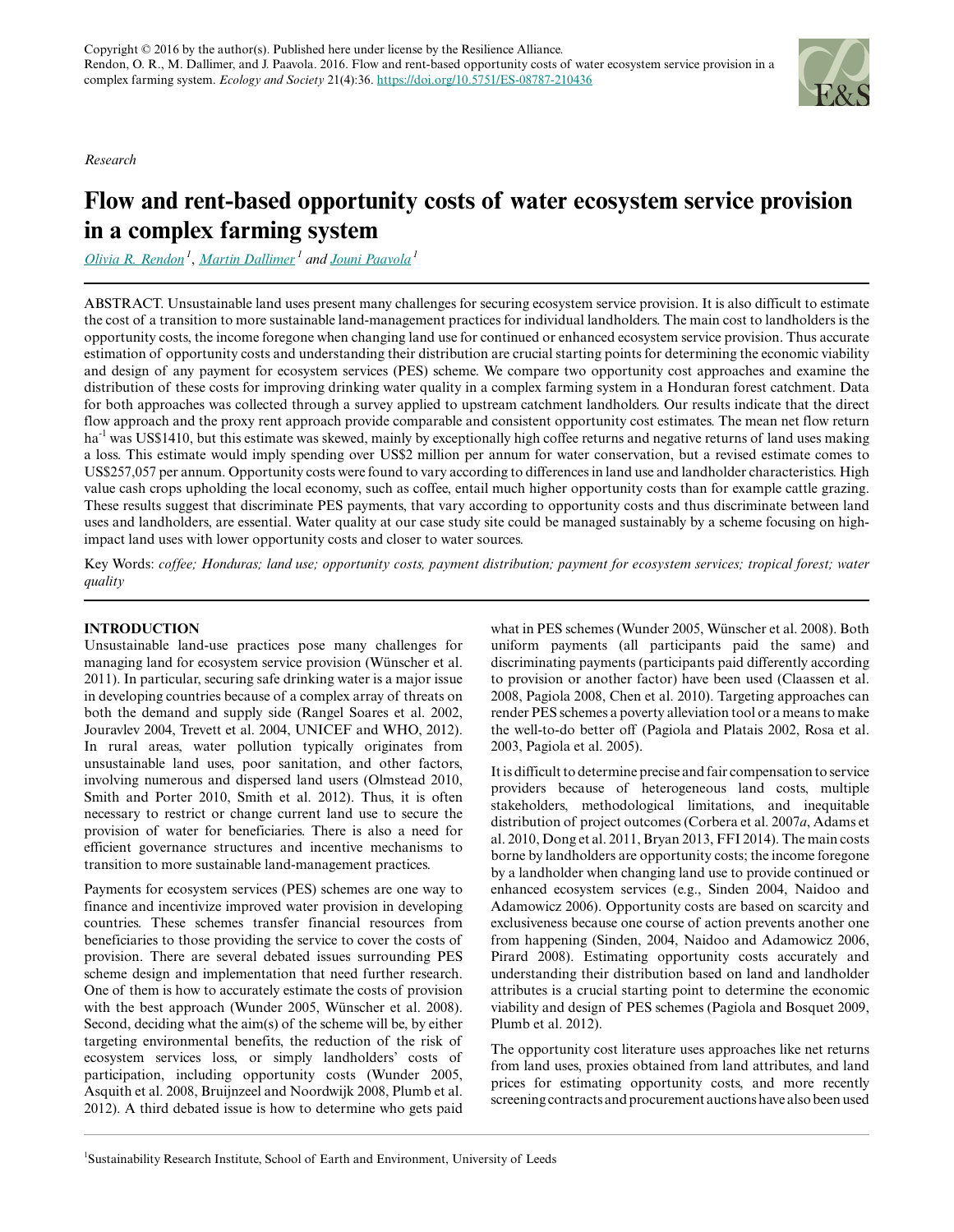(e.g., Borrego and Skutsch 2014, Chomitz et al. 2005, Jack et al. 2009, Naidoo and Adamowicz 2006, Wünscher et al. 2011). These methods have been used to calculate the cost of conservation, to assess trade-offs in land allocation, and to design PES schemes (Pagiola and Bosquet 2009). However, all these methods have weaknesses. Screening contracts require detailed knowledge about the distribution of landowner types and sophisticated calculations by conservation practitioners (Wünscher et al. 2011). Procurement auctions are complex to design and require a large pool of bidders (Ferraro 2008, Tóth et al. 2010). The accuracy of land attribute information will only be as good as the strength of the correlations between the attributes and landholder types (Naidoo and Adamowicz 2006). Land-use net returns, or the flow approach, has many assumptions, requires costly and timeconsuming data collection, must account for short-term variability of returns, and needs in depth knowledge of the local context (Plumb et al. 2012). The rent approach in turn requires existing and well-operating land markets (Cattaneo 2002, Ferraro 2004, Grieg-Gran 2008).

Considerable challenges exist for understanding the relationships between different opportunity cost methods and for identifying a reliable, accurate, and cost-effective method to determine the opportunity costs of conservation (Wünscher et al. 2011). Some studies have used two or more approaches to obtain more robust opportunity cost estimates. For example, Corbera et al. (2007*b*) estimated opportunity costs through net farm returns, valuation of the providers' willingness to accept (WTA) a price for PES, and the expected land rent in three Central American countries. They found that different methods and assumptions yield considerably different opportunity cost estimates. Wünscher (2008) compared the use of hypothetical annual land rents, modeled regressions, and farm net returns to determine opportunity costs in Costa Rica. They recommend annual land rents and modeled regressions approaches for practical application in conservation programs. However, they also identified a need for further research into opportunity cost estimation, particularly into the flow approach used to determine farm net returns because it did not always perform well.

Traditional approaches to opportunity cost estimation also tend to assume that opportunity costs can be estimated from proxies, such as land attributes (Hunt 2010, Fisher et al. 2011*a*, *b*) and land market prices (Chomitz et al. 2005). This is usually an oversimplification because opportunity costs are likely to vary spatially (e.g., with land use, accessibility, distance to water, plot size, altitude) and according to socio-demographics of landholders (e.g., age, gender, schooling, household size). In particular, household attributes of landholders have only rarely been included in opportunity costs estimation, and we need to understand their effect on PES scheme participation and effectiveness (for exceptions see Naidoo et al. 2006, Siikamaki and Layton 2007). Quantifying the impact of landholder and land attributes is an essential first step in developing a cost effective PES scheme, especially in areas without robust land markets because opportunity costs in provider groups, and the ecosystem services provided, are often heterogeneous (Tallis and Polasky 2009, Adams et al. 2010, Badola et al. 2010, Chen et al. 2010).

This research aims to apply and compare two different opportunity cost approaches, adding support to their usage. It also aims to understand the extent to which landholder and land attributes explain opportunity cost heterogeneity. We do this by estimating the opportunity costs of water provision in a Honduran forest catchment in which multiple land uses coexist and land markets are ambiguous. We use the flow approach, the most widely used direct method that does not always generate consistent results so needs further research; and the rent approach, a proxy method, which is the most cost-effective approach but which is said to require a well-operating land market. We demonstrate below that the rent and flow approaches to estimating opportunity costs provide broadly comparable results, which are useful for designing water conservation initiatives, including PES schemes.

# **METHODOLOGY**

# **Study site**

This research was conducted in the west of Honduras (area 112,492 km²), a country in Central America with a population of over 8 million. More than half of the people live in rural areas and two thirds live below the poverty line (FAO 2010, INE 2014). Honduras has abundant water resources but uses less than 10% of its hydrological potential (GWP-Centroamerica 2011). Thus, water availability is not an issue, but accessibility and quality are. There is a long tradition of centralized command-and-control style conservation based on protected areas. However, limited political will and capacity to implement conservation policy means that most protected areas are "paper parks" (Martin and Blackburn 2009, Agulla Menoni 2012). Honduras' economy is highly dependent on natural resources, agriculture, and forestry (Jansen et al. 2006, Gareau 2007, Larson et al. 2007). This means that there is a substantial challenge in managing land for both conservation and livelihoods. Local livelihoods, which are often carried out unsustainably, and conservation objectives are thus often in conflict (Rivera et al. 2013, Ericksen et al. 2002, Southworth et al. 2004).

The Güisayote Biological Reserve (Fig. 1) was created in 1987 as one of 37 rainforest areas that provide key hydrological services, i.e., water for domestic and industrial use (ICF 1987). A biological reserve is one of the strictest protected area management categories:

an untouchable area that contains ecosystems, aspects or flora and fauna of scientific value. Its main function is to protect, conserve and maintain unaltered phenomena or natural processes, for studies and scientific research

# (SRNA 1997).

This means that all agricultural and extractive activities are prohibited in the core zone and restricted in the buffer zone. The reserve has been managed by the NGO Asociación Ecológica San Marcos de Ocotepeque (AESMO) since 2003. The reserve is located between 1140 and 2310 m above sea level, with an average temperature between 18-22 °C. Annual precipitation is high (1150-1300 mm) with a rainy season from May to October and a dry season from November to April. The highest parts of the reserve have rain throughout the year with a relative humidity of 82 to 93% and an abundance of both permanent and temporal streams (AESMO 2010).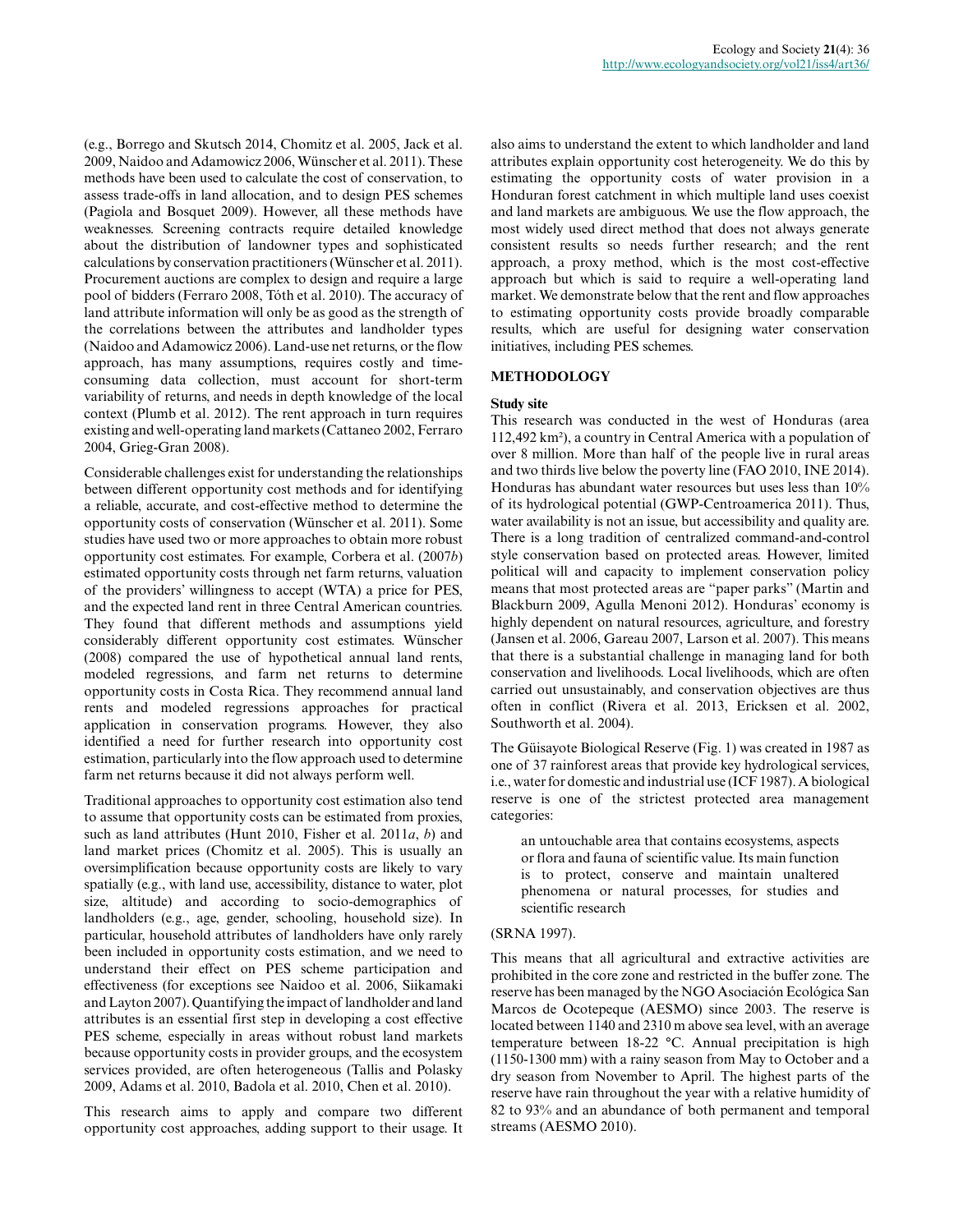**Fig. 1**. Güisayote Biological Reserve showing the study site (solid black outline), rivers, water sources, and roads in the reserve. Inset shows location of the reserve in Honduras.



Our research site encompasses 4793 ha, with an upstream catchment area of 2086.7 ha (including 243.6 ha owned by AESMO, the municipality, and a community) of rugged topography with very steep slopes in the watershed formed by the Idolo, El Potrero, and El Chupadero rivers in the reserve (Fig. 1). The site includes the core and buffer zone of the reserve, and unprotected land. The watershed provides drinking water to 15 communities with an estimated population of 7725 (ESNACIFOR and USAID, 2002). The watershed is threatened by varied and complex problems, such as high levels of deforestation with only 30-68% of the reserve having forest cover (ESNACIFOR and USAID 2002), forest degradation, and agriculture activities for subsistence and commerce carried out by upstream landholders (with associated open-air defecation). Likewise, local inhabitants make (illicit) use of public and private forests for poles, medicine, firewood, shade, and cattle grazing (AESMO 2010). These activities all contribute to the contamination of water sources, by excessive nutrients, agrochemicals, bacteria, and fecal coliforms (Regional Public Health Officer, 25 February 2011, *unpublished data*). Asociacion Ecologica San Marcos de Ocotepeque (AESMO) and the German corporation GIZ are currently studying the possibility of developing a water PES scheme at this site.

Our research considers a land set-aside payment for ecosystem services (PES) scheme for water quality provision. Land set-aside

involves landholders halting all land use for a contracted period, including monitoring unused land, allowing natural regeneration, and receiving a payment in return. It is important to note that aiming to increase water quality and quantity, more so the latter, through the expansion of forest cover is highly debated and often dependent on site-specific factors, such as forest cover, rainfall patterns, and erosion (Bruijnzeel 2004, Aylward 2005, Scott et al. 2005, Kosoy et al. 2007). Although land set-aside is not the only PES option, it is being considered by AESMO, therefore we examined it as a way to manage a biological reserve subject to strict conservation regulations and to ensure water provision in the context of multiple nonpoint pollution sources, including hard-to-control open-air defecation that accompanies productive land uses. Experience with past and current conservation efforts, such as patrolling, fencing, and legislation indicate that it is next to impossible to secure provision of clean water with anything less than land set-aside. It could also be effective not only for improving water quality, but also for other ecosystem services, such as flow regulation and habitat preservation (Postel and Thompson 2005).

# **Landholder and land characteristics**

Upstream private landholders (i.e., landowners and renters) have dispersed plots, with (self-reported) secure land tenure used mainly for coffee, vegetables, and cattle ranching. Coffee is mainly grown at lower heights for national and international markets, and it is cultivated with few agrochemicals and without irrigation. Vegetables (e.g., potato, cabbage, and carrot) are grown at higher altitudes for national markets with ample use of agrochemicals and summer irrigation. Cattle ranching takes place across the research site for subsistence and local markets (milk and cheese, seldom for meat). Some maize and beans are also grown for subsistence. Coffee and vegetable growing are the most profitable land uses but they are also affected by volatile market prices (e.g., Charveriat 2001, Mohan 2007), which influence opportunity cost estimates. Coffee growers belong to one of several producer associations and cooperatives.

# **Opportunity cost estimation**

Data were collected between 21 February and 29 October 2011. Several initial visits to the watershed and informal interviews with farmers helped to map land ownership because no registry for cultivated land existed. A total of 95 upstream landholders were identified in the catchment and attempts were made to contact all of them to take part in the research. Landholder trust was gained by living and working in the area for other aspects of the research for five months before the survey took place. During this time, focus groups were conducted with farmers, municipality meetings where farmers were present were attended, and formal and informal conversations were had with farmers. The time also involved numerous visits accompanied by staff of the local NGO and mapping of farms and land use with farmers themselves.

The use of two opportunity cost methods formed a triangulation process because four values were obtained: opportunity costs and three land values. Landholders were interviewed starting with those next to the community water sources (i.e., mountain springs with infrastructure providing water to each community) and then working outward. Two thirds (62/95) of landholders completed the survey for the flow approach and 39 completed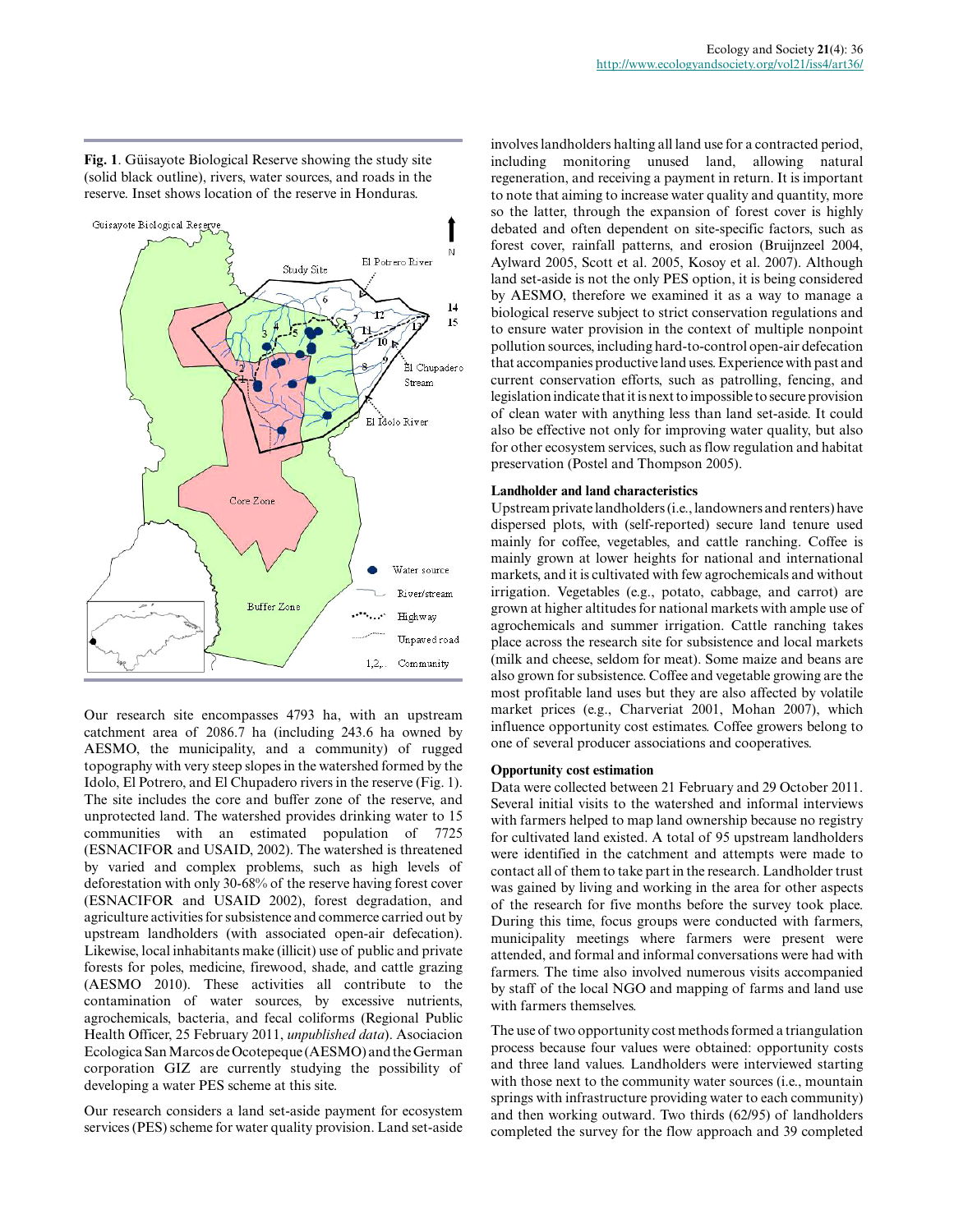the would rent values, 74 the would sell values, and 56 the actual land-purchase values, based on (un-) willingness to provide land values. Only 10 landholders refused to participate and the remaining 23 landholders could not be contacted after 3 attempts. The majority of landholders (84%) were residents in the waterusing communities, making them beneficiaries of the service as well as providers (referred to as dual landholders throughout the rest of the paper).

Our survey was designed to estimate the cost of taking land out of production through the flow and rent opportunity costs approaches and is available in Spanish from the lead author upon request. The survey was administered face-to-face with the landowner or the tenant, whoever carried out the farming activities. Questions about landholder and land characteristics, land values, inputs (e.g., fertilizer, vaccine) and outputs (e.g., crop yield) of all productive land uses in 2010-2011 were asked. Labor wages were found to be quite homogeneous across the research site. Respondents were also asked to draw maps of their plots and highlight their main features, such as land-use patterns, neighbors, roads, watercourses, and infrastructure. No reference was made in the survey to the legality of forest resource use to avoid influencing responses; though some respondents may have been aware of the legal implications of extracting forest resources in a reserve. Whenever self-consumption yields were reported, they were ascribed a market value stated by the respondent or the average for all landholders. All values were obtained in Honduran Lempiras for the local unit of land area manzana (equal to 0.7 ha), and converted to US dollars ha<sup>-1</sup> at an exchange rate of US\$ 1 to Lps. 18.8951 (2011 values).

### *Flow opportunity cost approach*

The flow approach estimates net returns from land use at the local level. The opportunity costs were estimated per landholder and per hectare for one year by subtracting total costs from total revenue for each land use, multiplied by the area used, to obtain net return ha-1. Following Fisher et al. (2011*b*) the total opportunity costs were obtained as follows:

$$
V = \left[\sum_{i}^{l} A_i y_i P_i\right] - C_i \tag{1}
$$

US\$, summed across all land uses;  $A_i$  is the plot size in hectares which the set  $s, s, t$  and yield unit; and  $C_x$  is the cost of inputs including with land use *i*;  $y_i$  is the yield of land use *i*;  $P_i$  is the price of land where *V* is the net agricultural returns of the average hectare in labor, tools, and agricultural materials.

Several assumptions were made to estimate the opportunity costs using the flow approach. First, personal and family labor was valued at 50% of the local laborers' ("jornal") wage. This was considered justifiable because there are few off-farm income earning opportunities within reasonable distance for the landholders (for further discussion on the value of family labor see Wünscher 2008, Wünscher et al. 2011). Second, negative net returns from lost crops were included in the initial analysis to obtain insight into local heterogeneity of opportunity costs. However, agricultural returns vary from year to year. Thus, in the final analysis, positive values and positive values excluding coffee were estimated. Because historical opportunity costs were unavailable, these positive estimates were assumed to represent the appropriate long-term balanced value required for further

analyses. The negative values from low prices in cattle and crop markets and the extremely high positive values from coffee being at its highest for a decade were removed, to make the flow opportunity costs comparable to the more stable land rent values.

The determinants of opportunity costs were analyzed at landholder and plot levels. The variables that were tested for landholder and plot opportunity costs were based on the literature and data availability (e.g., Grieg-Gran 2008, Wünscher et al. 2011, Curran et al. 2016; Table 1). Continuous variables were tested through Spearman's ρ correlations and categorical variables through Mann-Whitney U tests. The probability of presence of each productive land use was then tested using binary logistic regressions. The tested independent variables include elevation, time to main road, access to land throughout the year, slope, and time to water.

**Table 1**. Independent variables that were tested for association with two levels of opportunity costs, per landholder and per land plot, and their expected sign.

| Landholder variables                   | Expected<br>sign | Land variables          | Expected<br>sign |
|----------------------------------------|------------------|-------------------------|------------------|
| Age in years                           | $\overline{+}$   | Plot size               | $^{+}$           |
| Years of education                     | $\overline{+}$   | Time to road            |                  |
| Family size                            | $\overline{+}$   | Time to water           |                  |
| Female                                 | ?                | Time to house           |                  |
| Proportion of                          | $\overline{+}$   | Altitude                | 9                |
| household income<br>coming from farmer |                  |                         |                  |
| Only agriculture income                | $\,{}^{+}\,$     | Accessibility           | $^{+}$           |
| Number of plots used                   | $\overline{+}$   | Number of plots<br>used | $\div$           |
| Land owned                             | $\overline{+}$   | Years owned             |                  |
| Number of land uses                    | $^{+}$           | Presence of forest      | $^{+}$           |
| Presence of coffee                     | $\overline{+}$   | Presence of coffee      |                  |
| Presence of cattle                     |                  | Presence of cattle      | $^{+}$           |
| Presence of crops                      | $\,{}^+$         | Presence of crops       | $\,{}^+$         |

# *Rent opportunity cost approach*

To estimate rent opportunity costs, respondents were asked to state three different economic land values: "would rent" value, "would sell" value, and "purchase price." These three values were elicited as the best option for the study site because the local land market is informal and no records exist for land transactions. It was assumed that the annual "would rent" price of a plot of agricultural land is equal to its annual net revenue flow, whereas the "would sell" and "purchase price" of a plot of land are equal to the discounted flow of net revenue that the parcel is expected to generate into the future (Weersink et al. 1999, Cavailhes and Wavresky 2003, Goodwin et al. 2003). "Would rent" and "purchase prices" were divided by plot size to obtain per hectare rent value. The land "purchase prices" included transactions carried out between 1961 and 2011, so they were adjusted for inflation by multiplying by the consumer price index (CPI) of the  year of purchase and divided by the 2011 CPI (obtained from the Central Bank of Honduras). Thus, the formula to determine 2011 "purchase values" was:

Land Purchase value 2011 (LPV2011)

$$
= Purchase\ price * \left(\frac{CPI\ of\ Year_x}{CPI_{2011}}\right) \qquad {}^{(2)}
$$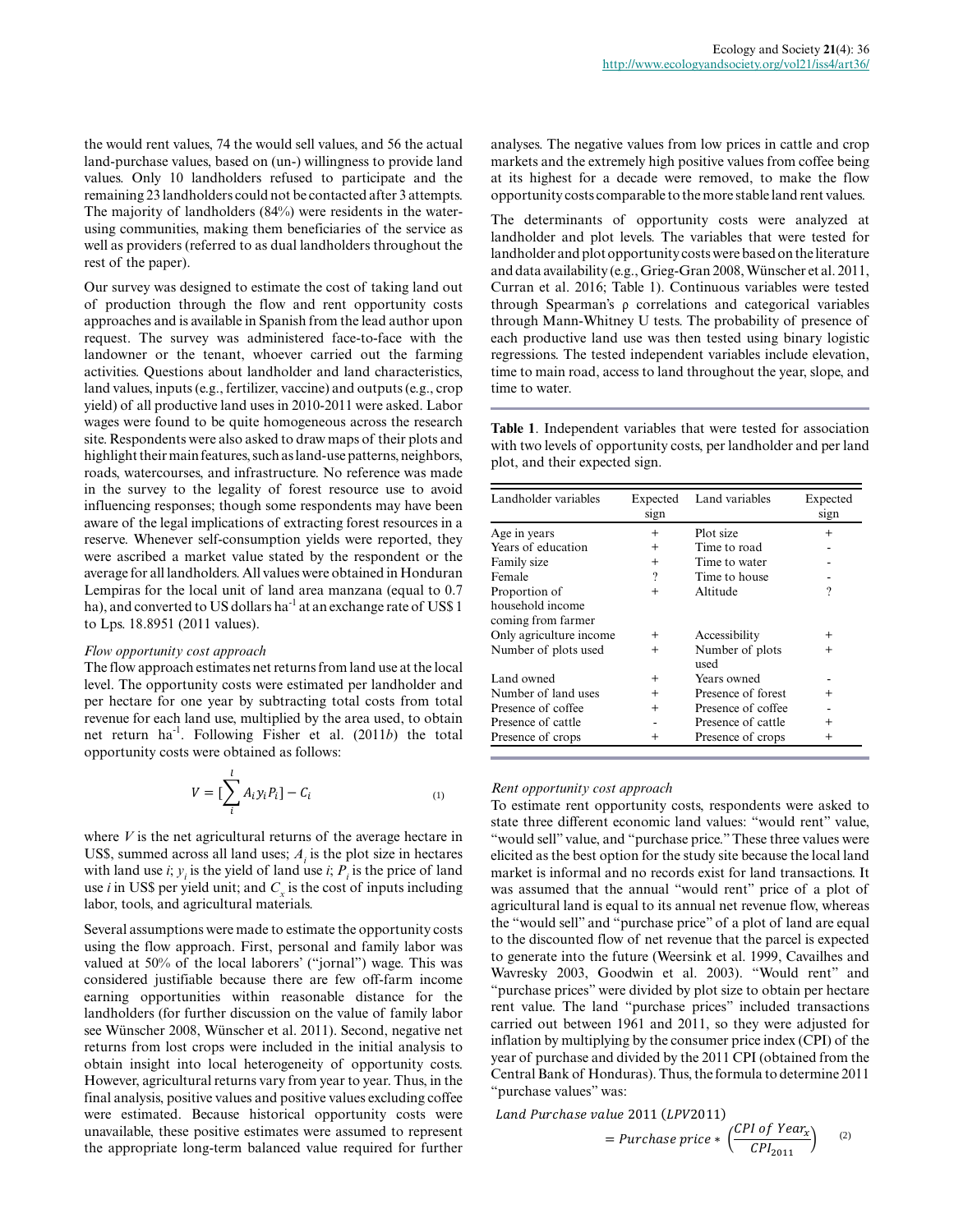"Purchase values" and the "would sell" prices were multiplied by 5.25%, the average general interest rate for 2011 in Honduras (BCH 2011), to obtain land-market value, as a capitalization rate is not available for Honduras. Land-market value is the landrental value, minus land taxes, divided by a capitalization rate. The capitalization rate is a market determined rate of return that would attract individuals to invest in the use of land, considering all of the risks and benefits that could be realized (Gwartney 1999). Tax reporting was highly inconsistent by respondents, so it was excluded from these estimations. The use of one off interest rate for all plots affects absolute but not relative estimated land values, so does not affect our findings. We acknowledge that there are many other factors, besides productivity, which can influence how much landowners are willing to rent or sell their land for, including changes in markets, economic or environmental policy, and human preferences or culture (Naidoo and Adamowicz 2006).

## *The flow and rent approaches*

The flow approach is a direct opportunity cost estimation that provides detailed insight into local heterogeneity, market dynamics, and the influence of individual land-user groups. The rent approach is a proxy estimation of opportunity costs that provides a less detailed, but more stable and longer-term view excluding the effect of extreme and variable market dynamics. Specifically, for the rent approach: the "would rent" values are the equivalent of a stated willingness-to-accept (WTA) for settingaside land without losing ownership or potential nonuse benefits. The "would sell" values are the price of forfeiting all future streams of income and nonmarket benefits from the land. The "actual purchase price" values are actual market values (although land degradation and other factors may have reduced its value since purchase). The two approaches were compared to assess the trade-offs between them and their effectiveness at estimating accurate opportunity costs. For the flow estimates to be comparable to the rent estimates, the negative and extreme values of the former, indicative of variable market dynamics, were removed. The use of both approaches adds robustness to estimates and consequently to the claims based on those estimates.

#### **Opportunity cost heterogeneity**

To understand the factors that determined high and low opportunity costs, net returns were assessed using the flow approach per landholder and land use. A two-tailed Spearman's rho was used to correlate landholder net returns ha<sup>-1</sup> with the number of plots used and the number of land uses. Mann Whitney U Tests were used to compare the landholder opportunity costs to gender and the presence of each land use (i.e., categorical independent variables). Finally, binary logistic regressions were carried out to assess the impact of five variables on the likelihood that respondents would report growing coffee, crops, and cattle.

# **RESULTS**

# **Landholder and land characteristics**

Respondents were mostly male (89%;  $n = 62$ ) with a mean age of 56 (SD = 12.76). They had a mean of four years of schooling (SD  $= 4.93$ ) and five family members (SD  $= 2.74$ ). Farmers carried out a mean of 1.5 productive activities  $(SD = 0.95)$ , with some being specialists (coffee growing and cattle ranching are taught from father to son from an early age) and others being constrained by land characteristics or lack of agronomic training. The household income came from few sources  $(2.53, SD = 1.71)$  and generally the landholder was the main income earner (75%, SD  $= 34.21$ ). Landholders owned one plot on average (SD  $= 0.58$ ) and plots had been owned for many years  $(18, SD = 11.32;$  see Appendix 1).

The amount of land owned by respondents varied widely (mean  $= 15$  ha, range 0.7-126 ha; Table 2). Plot size had a similar range, 0.18 ha to 126 ha, to total land owned, but a mean of 9 ha. Forest was the most common land cover and landholders reported a mean forest age of 32 years. Cattle ranching was the most common productive land use followed by coffee and crops. A small land area (15%) was also dedicated to renting, loaning, and fallow.

**Table 2**. Land and land use distribution among opportunity cost survey respondents ( $n = 62$ ).

| Variable     | Total ha $(\%^{\dagger})$ | Mean | <b>SE</b> | <b>SD</b> | Range        | $\frac{0}{0}$ |
|--------------|---------------------------|------|-----------|-----------|--------------|---------------|
|              |                           | ha   |           |           |              | Farmers       |
| Land/        |                           | 14.7 | 3.01      | 23.72     | $0.7 - 126$  |               |
| farmer       |                           |      |           |           |              |               |
| Plot size    | --                        | 9.1  | 2.37      | 18.63     | $0.18 - 126$ |               |
| Forest       | 357.28 (39)               | 5.6  | 1.82      | 14.34     | $0-64.75$    | 42.7          |
| Cattle       | $319.2^{\ddagger}$ (35)   | 4.9  | 1.38      | 10.86     | $0 - 70$     | 38.5          |
| Coffee       | 69.44(8)                  | 1.4  | 0.22      | 1.73      | $0 - 5.6$    | 29.4          |
| Rented       | 54.6 (6)                  | 0.7  | 0.85      | 6.67      | $0-52.5$     | 2.1           |
| Loaned       | 41.86(5)                  | 0.7  | 0.33      | 2.6       | $0-18.2$     | 13.3          |
| Fallow       | 39.7(4)                   | 0.7  | 0.21      | 1.62      | $0 - 8.58$   | 18.9          |
| $Crops^{\S}$ | 32.2(3)                   | 0.7  | 0.12      | 0.92      | $0-4.2$      | 25.2          |

<sup>†</sup>Refers to net land use:

‡ This area only includes land used for cattle ranching within the study site. Total area of land for cattle ranching includes land borrowed or rented outside the study site, which amounted to 595.88 ha; § includes vegetables, maize, beans, improved grass, and sugar cane; <sup>|</sup>Approximately 15 ha of vegetable land was used more than once in the year, and 5 ha of maize and beans were used more than once or overlapped with coffee.

#### **Opportunity cost estimation**

#### *Flow opportunity cost*

The mean net return ha<sup>-1</sup> was US\$1410 and the median was US\$19  $ha<sup>-1</sup>$  (Table 3). These estimates were skewed by: (1) the high coffee returns due to an exceptionally good market price, (2) the negative returns of land uses making a loss, and (3) the unused forests. Although the negative values reflected real market dynamics, they introduced high variance into the data. Hence, two variations of the flow approach were estimated, "flow positive," which only includes positive values, and "flow positive-no coffee," which excludes coffee values. The flow and flow positive means of opportunity costs would imply spending over US\$2 million for water conservation annually. However, the flow and flow positive estimates are influenced by outlying opportunity costs and are unlikely to represent long-term costs. The flow positive-no coffee provided a substantially smaller, but more realistic estimate of the cost of water conservation at the study site of US\$257,057 per annum.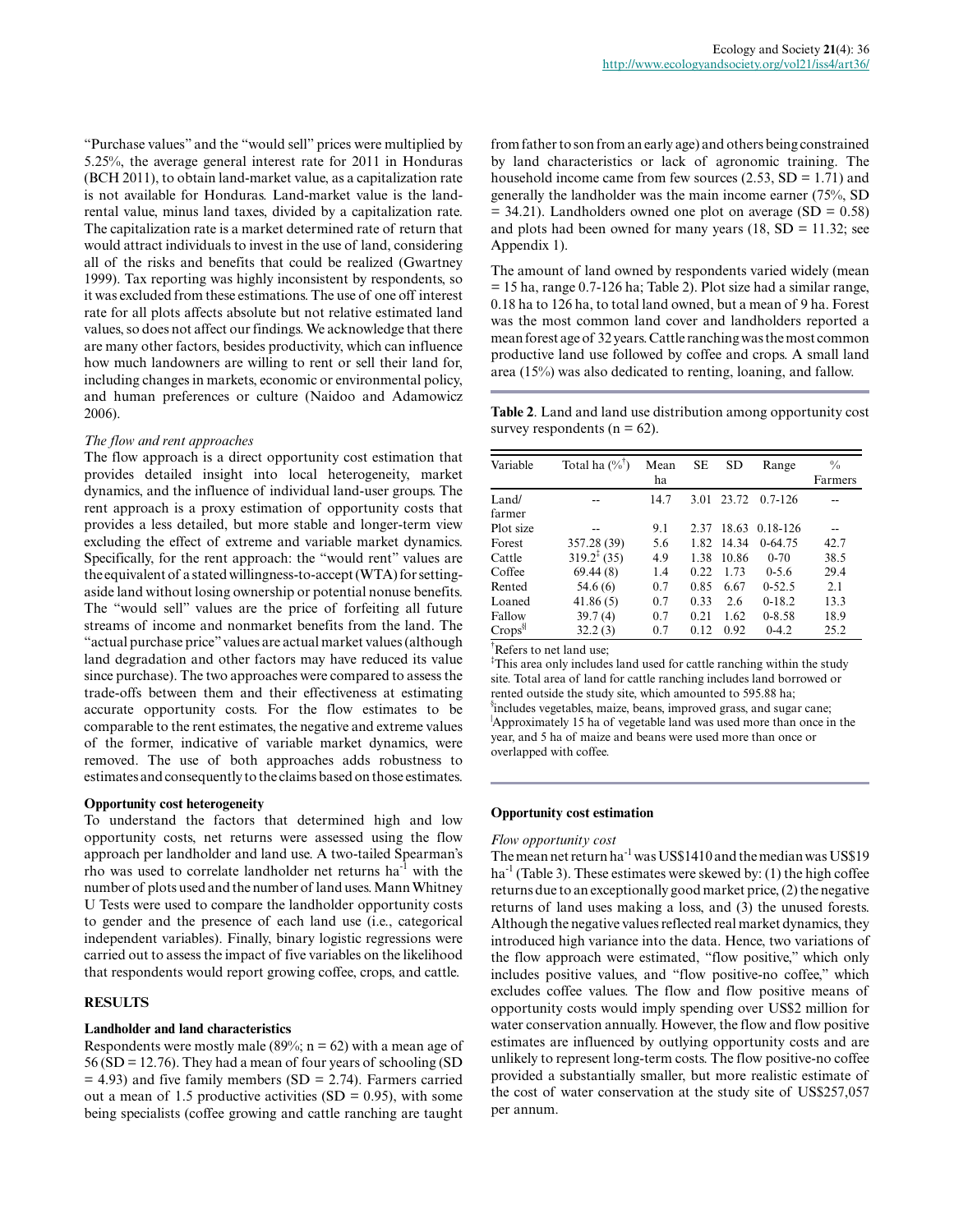Table 3. Net returns US\$ ha<sup>-1</sup> with the flow and rent approaches. Flow estimates are per land use and include forest zeros; all rent values included once, no matter how many land uses per plot; mean, median, minimum, and maximum rounded to zero decimals to enhance clarity.

| Values         | N   |      | Mean Median | SE.    | <b>SD</b>      | Range            |
|----------------|-----|------|-------------|--------|----------------|------------------|
| Flow           | 186 | 1410 | 19          |        | 402.86 5494.21 | $-21,757-24,086$ |
| Flow positive  | 139 | 2666 | 263         | 459.08 | 5412.46        | 0-24,086         |
| Flow positive- | 113 | 1839 | 140         | 409.04 | 4348.16        | 0-24.086         |
| no coffee      |     |      |             |        |                |                  |
| Would rent     | 39  | 245  | 151         | 38.72  | 241.83         | 4-1134           |
| Would sell     | 74  | 546  | 397         | 58.82  | 506.02         | 15-2977          |
| Actual         | 56  | 425  | 160         | 92.97  | 695.74         | 1-2977           |
| purchase price |     |      |             |        |                |                  |

Figure 2 shows the spread of net returns  $ha^{-1}$  for each productive land use using the flow approach. Cattle ranching and forest show the least spread of data and central values because of low reported forest use, and cattle farmers reporting a bad year. Only 10 out of 52 forest plots were reported to be used in the study year. Coffee and vegetables show the widest spread of data and highest values because of the good year for both crops. However, both cattle and crops reported several negative values owing to low market prices. Furthermore, the median net return of coffee is two orders of magnitude greater than the next highest median, crops (US\$261). That is, coffee provides the highest returns and dominates the opportunity costs of water conservation.

**Fig. 2**. Net returns in US\$ ha-1 for each productive land use for  $2010-2011$ . The dotted line represents zero; circles  $=$  values beyond the extents of the second quartile; stars = extreme values beyond the first and third quartiles; bold lines = median; forest  $N = 52$ , mean = US\$35, median = 0; cattle  $N = 48$ , mean  $=$  US\$282, median = US\$44; crops N = 58, mean = US\$1501, median =  $US$261$ ;, and coffee N = 28, mean =  $US$5710$  and  $median = US$2248.$ 



# *Rent opportunity cost*

The 3 rent values were estimated on 39 "would rent" values, 74 "would sell" values and 56 actual land purchase values based on respondents (un)willingness to provide a value. The total mean "would rent" value ha<sup>-1</sup> is US\$245, "would sell" is US\$546, and actual purchase price is US\$425 (Table 3). These values provide totals for the cost of water conservation of US\$278,308 for "would rent," US\$731,711 for "would sell," and US\$294,896 for purchase price.

# *The flow and rent approaches*

The mean ha<sup>-1</sup> value differs widely between the flow and rent estimates but these estimates are correlated (Table 4). Specifically, "flow positive" and "flow positive-no coffee" returns are correlated to the rent values, but the raw flow returns (i.e., those including negative returns and returns from coffee) are not. Although coefficients are low, the high levels of confidence (95-99%) indicate a consistent response by landholders across the three rent values. The "flow positive-no coffee" estimate has stronger correlations with all rent values than the "flow positive" estimates. Both the flow and rent estimates are therefore comparable and interchangeable measures of landholders' opportunity costs at the study site.

# **Opportunity cost heterogeneity**

To understand the factors determining the spatial distribution of high and low opportunity costs, flow net returns were assessed per landholder and land use. Significant correlations were found between landholder net returns ha<sup>-1</sup> ( $n = 59$ ) and number of plots used ( $p = 0.412$ ,  $p < 0.001$ ), and number of land uses ( $p = 0.459$ , p < 0.001). There was also a significant difference in opportunity costs between landholders without coffee (median =  $0.00$ , n =  $36$ ) and with coffee (median = 23,718.48, n = 23; U = 223, z = -2.97,  $p \le 0.001$ ,  $r = -0.39$ ). Thus, high opportunity cost landholders were more likely to grow coffee, use more plots of land, and have more land uses.

The land-use regression models for coffee ((df = 6, n = 101) = 65.19, p < 0.001) explained between 48%-74% of the variance and correctly classified 92% of cases; crops  $((df = 6, n = 101) = 37.01,$  $p = 0.00$ ) explained 31%-42% of the variance and correctly classified 75% of cases; and cattle ((df = 6, n = 101) = 15.31, p = 0.02) explained 14%-19% of the variance and correctly classified 67% of cases, were all statistically significant (Table 5). Four variables predicted the presence of coffee, particularly elevation and access; four variables predicted the presence of crops, particularly time to water; and two variables predicted the presence of cattle, particularly accessibility.

The land-use variables best predict the presence of coffee, followed by crops, and, to a lesser extent, cattle. There is a greater probability of finding coffee at lower elevations, in areas without access throughout the year, farther from the road, and closer to water. The presence of crops was more likely farther from water, at higher elevations, closer to the road, and on flat to medium sloped land. Cattle are more widespread throughout the study site, at different elevations, and on varied terrain, because they require less land specifications and because of the extensive availability of water.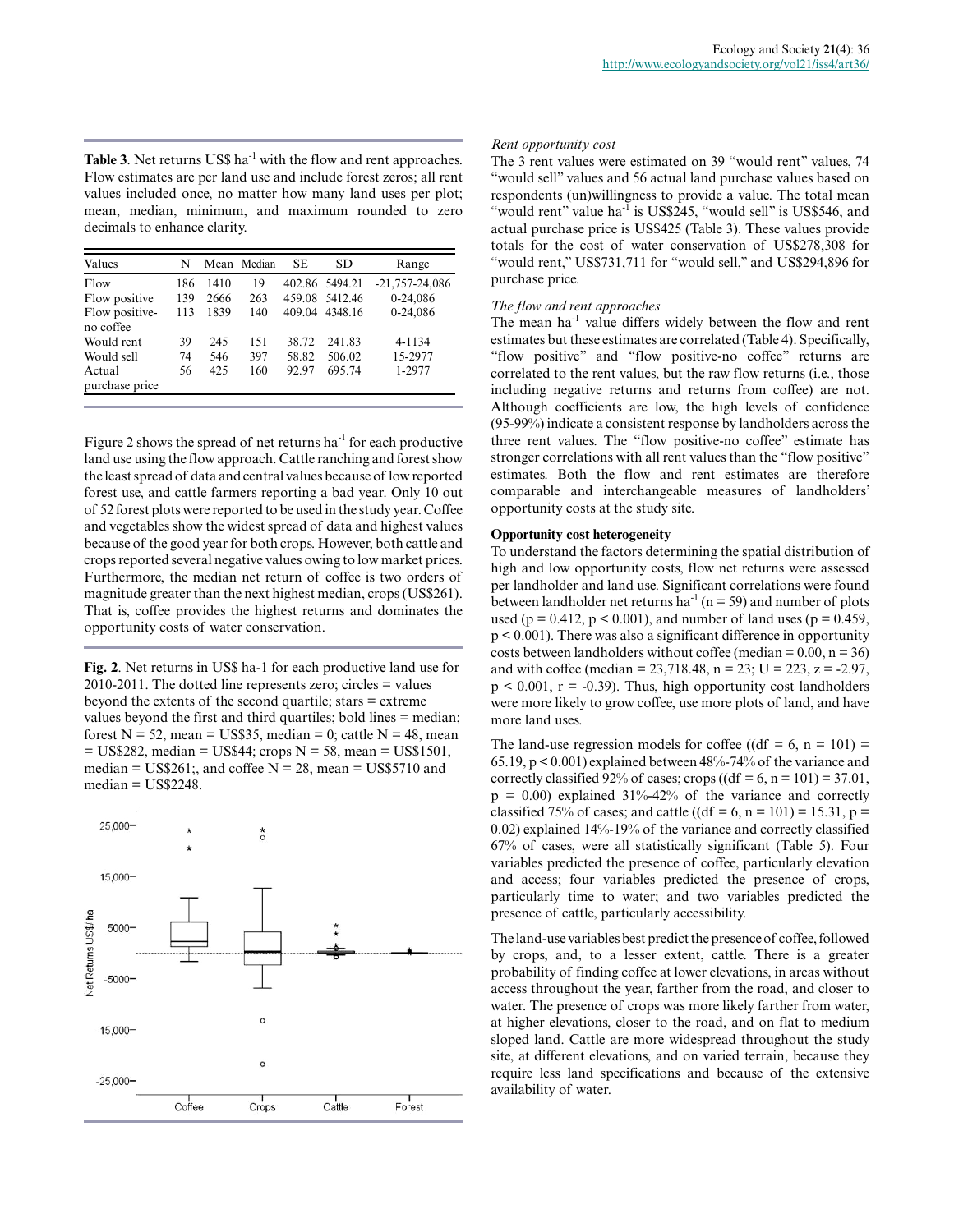| Spearman's            |   | Would rent | Would sell | Actual purchase<br>price | Flow    | Flow positive | Flow positive-no<br>coffee |
|-----------------------|---|------------|------------|--------------------------|---------|---------------|----------------------------|
| Would rent            |   | 1.00       | $0.52***$  | $0.51***$                | 0.03    | $0.36***$     | $0.39***$                  |
|                       | N | 86         | 86         | 67                       | 82      | 64            |                            |
| Would sell            |   |            | 1.00       | $0.47***$                | 0.07    | $0.39***$     | $61$ <sub>0.43</sub> ***   |
| N                     |   |            | 146        | 106                      | 139     | 104           | 84                         |
| Actual purchase price |   |            |            | 1.00                     | $-0.03$ | $0.24$ **     | $0.28$ **                  |
|                       | N |            |            | 122                      | 116     | 85            | 68                         |
| Flow                  |   |            |            |                          | 1.00    | $1.00***$     | $1.00***$                  |
| N                     |   |            |            |                          | 186     | 139           | 113                        |
| Flow positive<br>N    |   |            |            |                          |         | 1.00          | $1.00***$                  |
|                       |   |            |            |                          |         | 139           | 113                        |

**Table 4**. Correlation (Spearman's ρ) between would rent, would sell, actual purchase price, flow, flow positive, and flow positive-no coffee estimates. \*\*\*  $\alpha = 0.01$ , \*\*  $\alpha = 0.05$ .

**Table 5**. Binary logistic regression predicting the likelihood of growing coffee, crops, and cattle rearing. Note: slope  $0 = \text{flat}, 1 =$ medium, and  $2 =$  steep; \*\*\*  $\alpha = 0.01$ , \*\*  $\alpha = 0.05$ , and \*  $\alpha = 0.10$ .

| Variable       | β          | <b>SE</b> | Wald | Odds   |
|----------------|------------|-----------|------|--------|
|                |            |           |      | ratios |
| Elevation:     |            |           |      |        |
| Coffee         | $-0.01***$ | 0.01      | 6.88 | 0.99   |
| Crops          | $0.00*$    | 0.00      | 3.24 | 1.00   |
| Cattle         | 0.00       | 0.00      | 0.29 | 1.00   |
| Time to road:  |            |           |      |        |
| Coffee         | $0.02*$    | 0.01      | 2.99 | 1.02   |
| Crops          | $-0.01*$   | 0.01      | 2.89 | 0.99   |
| Cattle         | 0.00       | 0.01      | 0.41 | 1.00   |
| Access $(1)$ : |            |           |      |        |
| Coffee         | $-3.15***$ | 1.03      | 9.33 | 0.04   |
| Crops          | 0.64       | 0.72      | 0.80 | 1.90   |
| Cattle         | $1.40**$   | 0.62      | 5.16 | 4.07   |
| Slope $(0)$ :  |            |           |      |        |
| Coffee         |            |           | 0.22 |        |
| Crops          |            |           | 2.84 |        |
| Cattle         |            |           | 1.49 |        |
| Slope $(1)$ :  |            |           |      |        |
| Coffee         | 20.51      | 6,952.08  | 0.00 | 0.00   |
| Crops          | $-0.41$    | 0.61      | 0.45 | 0.66   |
| Cattle         | $-0.70$    | 0.58      | 1.49 | 0.50   |
| Slope $(2)$ :  |            |           |      |        |
| Coffee         | 20.97      | 6,952.08  | 0.00 | 0.00   |
| Crops          | $-1.59*$   | 0.95      | 2.81 | 0.21   |
| Cattle         | $-0.54$    | 0.74      | 0.53 | 0.58   |
| Time to water: |            |           |      |        |
| Coffee         | $-0.32**$  | 0.16      | 4.02 | 0.73   |
| Crops          | $0.09***$  | 0.03      | 8.99 | 1.10   |
| Cattle         | $-0.06**$  | 0.03      | 5.09 | 0.94   |
| Constant:      |            |           |      |        |
| Coffee         | 0.89       | 6,952.09  | 0.00 | 2.45   |
| Crops          | $-4.97**$  | 2.56      | 3.76 | 0.02   |
| Cattle         | $-1.99$    | 2.32      | 0.74 | 0.14   |

# **DISCUSSION**

There is still much debate about the different approaches to opportunity cost estimation and their robustness (Corbera et al. 2007*b*, Wünscher 2008), as well as considerable challenges to identifying a reliable, accurate, and cost-effective method for determining opportunity costs of conservation (Wünscher et al., 2011). We estimated opportunity costs for water provision using the flow approach and the rent approach in a multiland-use farming system. We found that the two methods offered broadly comparable and consistent opportunity cost values although each had strengths and weaknesses that need to inform their use.

Quantifying and understanding the heterogeneity of opportunity costs is an essential first step in developing a cost effective PES scheme (Tallis and Polasky 2009, Adams et al. 2010, Badola et al. 2010). In this research, the different landholder, land, and landuse characteristics clearly determined the spatial distribution of opportunity costs. We discuss how our results demonstrate that discriminating payments across a range of heterogeneous factors is key to PES scheme design.

# **Opportunity cost estimation**

We estimated opportunity costs as a means of assessing the cost of improving drinking-water quality by taking land out of production. The mean flow net returns for all land uses at the catchment is US\$1410 ha<sup>-1</sup> and the median is US\$145 ha<sup>-1</sup>. The mean estimate is high, at the upper margin of results of other studies. For instance, Fisher et al. (2011*b*) found a mean of US\$1188 from government census data for Tanzanian agriculture. Naidoo and Adamowicz (2006) reported net benefits of US\$770 for smallholder agriculture and US\$1124 for cattle ranching at the Mbaracayu Biosphere Reserve in Paraguay based on secondary sources. The median flow estimate represents a more stable and long-term figure for the study site. This estimate is also in line with the opportunity costs (ranging between US\$39 and US\$509) reported for similar land-use types (Cacho et al. 2005, Chomitz et al. 2005, Börner and Wunder 2008, Wünscher et al. 2008, Bottcher et al. 2009).

Regarding individual land uses, the mean opportunity cost of US\$5710 for coffee is high but within the range of previous studies (US\$2247-US\$12,750 ha-1) of other high-value crops, such as oil, palm, and soybean (Naidoo and Adamowicz 2006, Bottcher et al. 2009, Börner et al. 2010, Fisher et al. 2011*a*). Coffee is the main local and national agro-export (IHCAFE 2012) and at the time of the study was being bought at the highest price for a decade (Nasdaq 2014). Vegetable crops can yield high net returns as well, but are riskier because of high transaction costs associated with market variability, access, and substantial upfront investments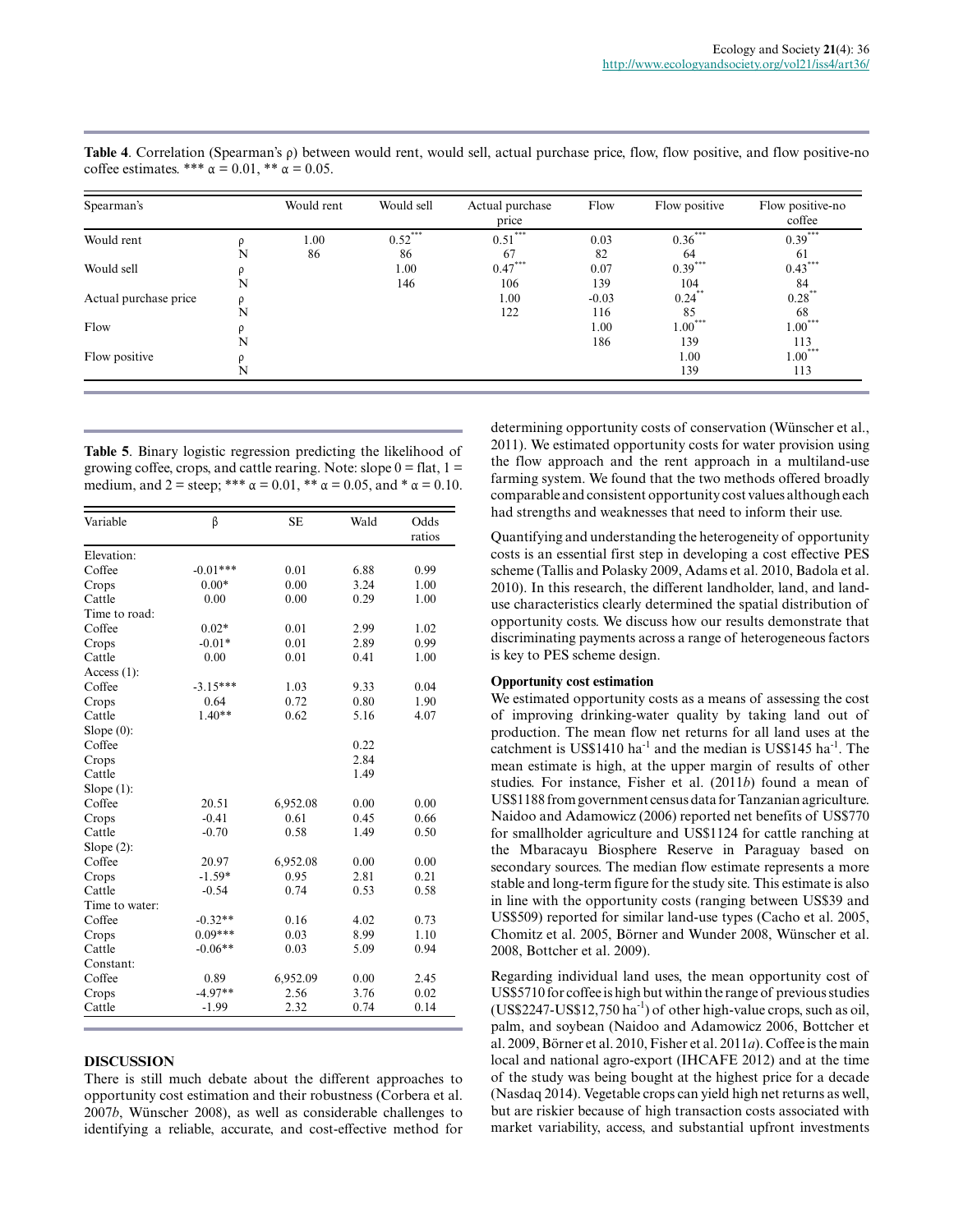(Blandon et al. 2009, Hellin et al. 2009). On the other hand, cattle ranching and forest product collection, which are primarily undertaken for subsistence or for local markets at the study site, yield substantially lower net returns.

Temporal and spatial market feedbacks affect the distribution of farmer returns (Wells 1992, Chan et al. 2007, Tallis and Polasky 2009). In the study year, coffee prices were high but prices were low for cattle and crops. Because these values change over time, availability of data on these long-term feedbacks and spatial heterogeneity should be considered in future research. Nonetheless, the substantial difference between overall and individual land-use opportunity costs confirms the need to consider each land use and its associated land and landholder characteristics separately to understand spatial and social heterogeneity (Adams et al. 2010).

# **The flow and rent opportunity cost approaches**

We applied the flow and rent approaches to understand their accuracy and reliability. The flow approach is the most widely used approach because it provides detailed information on local heterogeneity of farmers' net returns. However, it requires several assumptions (e.g., value of labor), costly and time-consuming data collection, accounting for short-term variability of returns, and knowledge of the local context. The rent approach is considered less reliable and dependent on the existence of a market for land (Grieg-Gran 2008). However, the rent approach is cost-effective, can be based on self-reported land values, and only requires adjustment of land values to the study year.

Despite the difference in data requirements, both approaches provided broadly comparable and consistent estimates. The flow approach is appropriate when detailed information on the heterogeneity of opportunity costs is a key factor for designing conservation strategies. This is particularly the case for watershed services: understanding the distribution of costs and benefits throughout the catchment (not just upstream-downstream) is important for determining viable payment schemes. Although the rent approach does not provide heterogeneity information, it does help deal with the volatility of the flow estimates, it provides unit area values, it is useful when resources are limited, and for triangulating the results obtained by more complex approaches.

# **Opportunity cost heterogeneity: implications for payment for ecosystem services (PES) scheme contracting**

To design efficient PES schemes, we need to understand the enablers and challenges for providers to enter into potential contracts (Michael 2003, Knight et al. 2011, Raymond and Brown 2011). Efficient schemes ensure that compensation for upstream landholders is at least equal to the opportunity costs of their land use. However, it is important to acknowledge that in some cases landholders will accept less than their full opportunity costs for reasons such as to bring themselves into compliance with social codes for land use, to secure land tenure, or because of the high levels of competition in supply (Kosoy and Corbera 2010, Muradian et al. 2010). The payment must also remain smaller than the economic value of any environmental externalities (Kosoy et al. 2007). However, exactly how compensation should be distributed among providers is a fundamental challenge for PES scheme design, particularly at the research site because AESMO and the German corporation GIZ have been studying the possibility of developing a water PES scheme at the site.

Each upstream hectare cannot be assumed to have the same opportunity cost and capacity to provide ecosystem services because of their differing location in relation to water sources, land use, and landholder and land characteristics. Scheme payments can be based on the most profitable land use, or they can be discriminately aligned to each land use (Pirard 2008). In our case, using the highest opportunity cost at the study site would make payments prohibitively expensive. For instance, average opportunity costs for 1 ha of coffee are equivalent to 4 ha of crops or 20 ha of cattle ranching. Thus, discriminate payments are a better option, and they have been found to be substantially more cost-effective and equitable, allowing for the conservation of more land and spreading resources across a greater number of providers (Börner et al. 2010). However, even the discrimination approach can be financially and practically unfeasible when high opportunity costs are present.

Balmford and Whitten (2003) highlight the importance of understanding how much land can be removed from production while still allowing maintenance and growth of income. Although water quality testing was not carried out, the land-use survey showed that each land use has a different environmental impact (another heterogeneity factor). Forest product collection has a negligible impact on water quality and low economic value. Coffee and vegetables cover a small proportion of land (less than 10%) and are of high economic value. Vegetables are the only intensively managed crop, which receives high agrochemical applications, making it the highest environmental impact land use compounded by its location at high altitudes. Coffee receives a lower amount of agrochemicals so it has a lesser environmental impact compared to vegetable crops. Cattle ranching is extensive on often steep slopes, but without the need for planting improved grass, so it is likely to be the second land use that most affects water quality because of direct access to streams/rivers (e.g., Conroy et al. 2016). Thus, conservation for water quality should target vegetable crops in the core zone and cattle ranching and already forested areas throughout the catchment. However, it is important to note that cattle ranching is a subsistence and commercial activity, so its inclusion in a PES scheme would need to consider its effect on local livelihood strategies (Plumb et al. 2012).

The small but profitable coffee plots tend to be located in remote and inaccessible areas and at lower elevations than other land uses. In contrast, Wünscher et al. (2011) suggested that crops with all year accessibility, with good road conditions, and low transportation costs have higher returns. Studies that use factors such as accessibility as a proxy for land value, and therefore opportunity costs, suggest the same relationship (e.g., Jacoby 2000, Naidoo and Adamowicz 2006, Börner and Wunder 2008). These arguments are likely to be true within one land use but are less applicable for differences in land values across multiple land uses. In any case, coffee is the highest value crop typically grown in remote areas of the buffer zone of the reserve, which would be hard to monitor in a PES scheme. All this suggests that coffee is best managed in a different way from other land uses, such as shade coffee, and still provide ecosystem services. If coffee were excluded from contracting, total opportunity costs would fall to less than a fourth of the initial estimate. So ideally PES schemes would be better aimed at high environmental impact land uses of low to mid returns, with payments providing sufficient incentive for changing or discontinuing them.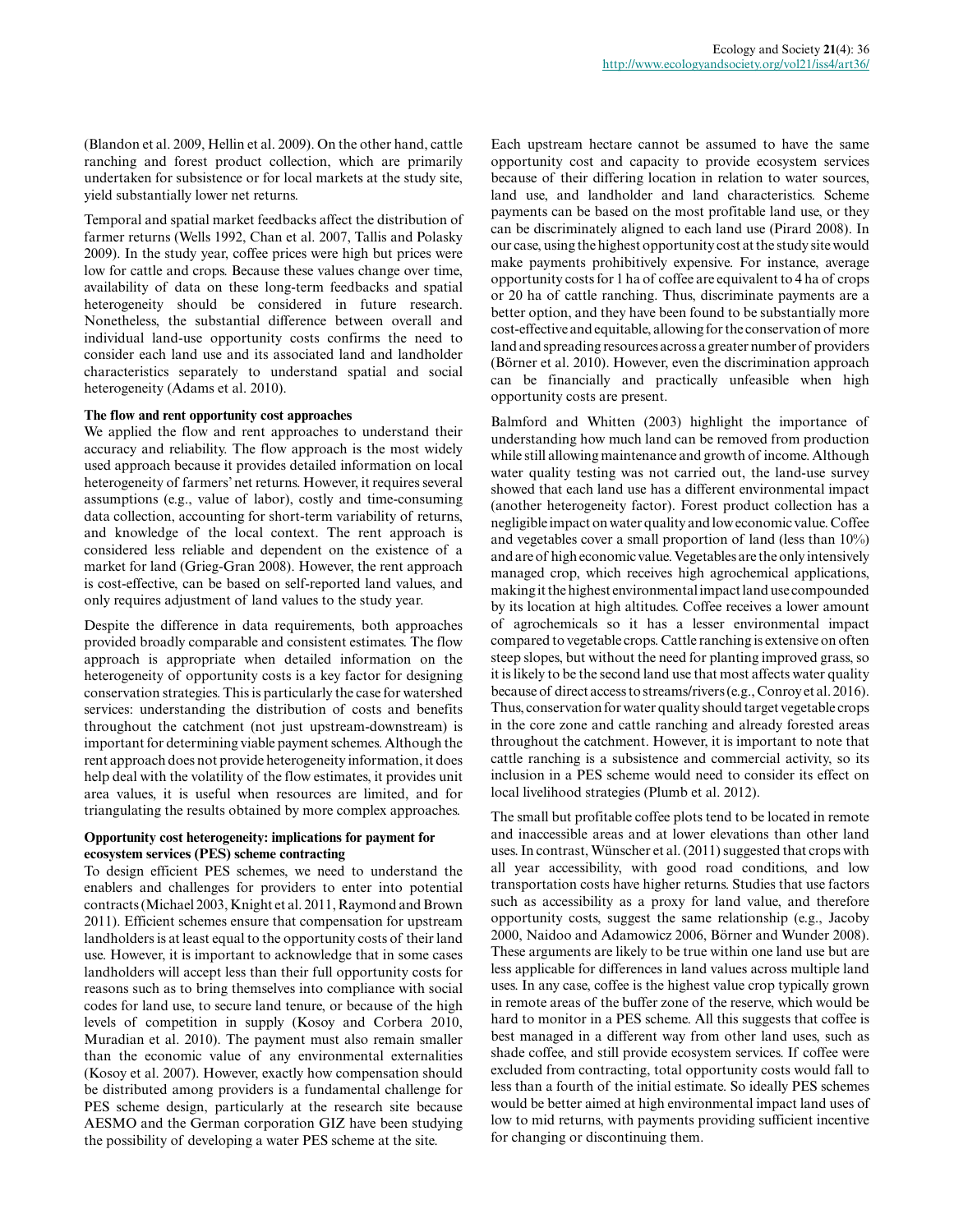Water services are considered to provide directional benefits, from upstream providers to downstream beneficiaries (Fisher et al. 2009). However, most providers of the service reside throughout the catchment (not necessarily at their plots) making them also beneficiaries of the service; this has rarely been mentioned in the literature. This duality of roles is potentially important for contracting in PES schemes, requiring further research, because it can influence providers' willingness to enter into contracts. Identifying and targeting landholders with dual roles could be a good starting point for a PES scheme. Such targeting could save time, help personalize environmental awareness efforts, and, if managed appropriately, could be crucial to secure the acceptance of the scheme. The challenges of securing unused land and the dual role of most landholders emphasize the need for a scheme that completely sets land aside because of the challenges of regulating and monitoring land (non) use.

As long as there is substantial heterogeneity in opportunity costs of supplying ecosystem services, hidden information between buyers and suppliers of services will be a problem. Society will benefit more if scheme payments only compensate landowners' opportunity costs, and no more. There are several methods that target or discriminate PES scheme contracts, such as spatial targeting (Wendland et al. 2010, Wònscher et al. 2008), costeffective targeting based on a cost-benefit ratio (Chen et al. 2010), targeting specific groups such as the poor (Gauvin et al. 2010, Kaczan et al. 2013), conservation targets (Schroter et al. 2014), and the more recent procurement PES auctions (Ferraro 2008). These options could all be used at the research site to account for opportunity cost heterogeneity and guide scheme design.

# **CONCLUSIONS**

Determining landholders' opportunity costs is key to defining fair and targeted payments in schemes, such as PES, when financial resources are often limited. However, estimating opportunity costs is complex, and there is still much debate about the different estimation methods, their robustness, and the factors explaining their distribution. We compared the flow and rent approaches to opportunity cost estimation and found them to be broadly comparable and consistent. The flow approach helps to understand the heterogeneity of opportunity costs, which is needed to inform payment distribution and the design of a viable PES scheme. The rent approach helps deal with the volatility of the flow estimates, provides unit area values, and is useful when resources are limited.

We found that in settings characterized by complex land-use patterns and heterogeneous opportunity costs, uniform payments will likely result in low participation hence discriminate payments are required. In our case, this means discriminating payments to providers in terms of a range of factors is key to PES scheme design. These factors include the spatial heterogeneity between upstream and downstream plots, core and buffer zones, and distance of land from water sources, as well as how opportunity costs vary depending on land-use differences (e.g., environmental impact) and landholder characteristics (e.g., dual landholders that are both provider and beneficiary). The results indicate that targeting dual landholders with low opportunity costs and high impacts, as well as ensuring the protection of unused land through specific governance structures, are key to a viable scheme in the research site.

*Responses to this article can be read online at:* [http://www.ecologyandsociety.org/issues/responses.](http://www.ecologyandsociety.org/issues/responses.php/8787) [php/8787](http://www.ecologyandsociety.org/issues/responses.php/8787)

#### **Acknowledgments:**

*Rendón was funded by the University of Leeds Fully-funded International Research Scholarship. This work was carried out with the aid of a grant from the Latin American and Caribbean Environmental Economist Program (LACEEP). We thank the AESMO (Asociación Ecológica San Marcos de Ocotepeque) and local research assistants for their support, and the invaluable participation of all residents and farmers at the study site.*

# **LITERATURE CITED**

Adams, V. M., R. L. Pressey, and R. Naidoo. 2010. Opportunity costs: who really pays for conservation? *Biological Conservation* 143(2):439-448. [http://dx.doi.org/10.1016/j.biocon.2009.11.011](http://dx.doi.org/10.1016%2Fj.biocon.2009.11.011)

Agulla Menoni, J. 2012. Consultoria internacional: misión de contribución a la precisión de los indicadores de un programa de apoyo de la UE al Sector Forestal en Honduras. Deutsche Gesellschaft für Internationale Zusammenarbeit (GIZ), Bonn, Germany. [online] URL: [http://mosef.org.hn/wp-content/](http://mosef.org.hn/wp-content/uploads/2015/11/jorge_agulla_3.pdf) [uploads/2015/11/jorge\\_agulla\\_3.pdf](http://mosef.org.hn/wp-content/uploads/2015/11/jorge_agulla_3.pdf)

Asociacion Ecologica San Marcos de Ocotepeque (AESMO). 2010. Inventario, tipificacion y valorizacion de bienes y servicios ambientales, reserva biologica güisayote. Asociacion Ecologica San Marcos de Ocotepeque, San Marcos de Ocotepeque, Honduras.

Asquith, N. M., M. T. Vargas, and S. Wunder. 2008. Selling two environmental services: in-kind payments for bird habitat and watershed protection in Los Negros, Bolivia. *Ecological Economics* 65:675-684. [http://dx.doi.org/10.1016/j.ecolecon.2007.12.014](http://dx.doi.org/10.1016%2Fj.ecolecon.2007.12.014)

Aylward, B. 2005. Land use, hydrological function and economic valuation. Pages 99-120 *in* M. Bonell and L. A. Bruijnzeel, editors. *Forests, water and people in the humid tropics: past, present and future hydrological research for integrated land and water management*. Cambridge University Press, Cambridge, UK. [http://dx.doi.org/10.1017/CBO9780511535666.012](http://dx.doi.org/10.1017%2FCBO9780511535666.012)

Badola, R., S. A. Hussain, B. K. Mishra, B. Konthoujam, S. Thapliyal, and P. M. Dhakate. 2010. An assessment of ecosystem services of Corbett Tiger Reserve, India. *Environmentalist* 30 (4):320-329. [http://dx.doi.org/10.1007/s10669-010-9278-5](http://dx.doi.org/10.1007%2Fs10669-010-9278-5) 

Balmford, A., and T. Whitten. 2003. Who should pay for tropical conservation, and how could the costs be met? *Oryx* 37 (2):238-250. [http://dx.doi.org/10.1017/S0030605303000413](http://dx.doi.org/10.1017%2FS0030605303000413) 

Banco Central de Honduras (BCH). 2011. Memoria anual 2011. *Memoria Anual*. Banco Central de Honduras, Tegucigalpa, Honduras. [online] URL: [http://www.bch.hn/memoria\\_anual.](http://www.bch.hn/memoria_anual.php) [php](http://www.bch.hn/memoria_anual.php) 

Blandon, J., S. Henson, and J. Cranfield. 2009. Small-scale farmer participation in new agri-food supply chains: case of the supermarket supply chain for fruit and vegetables in Honduras. *Journal of International Development* 21(7):971-984. [http://dx.](http://dx.doi.org/10.1002%2Fjid.1490) [doi.org/10.1002/jid.1490](http://dx.doi.org/10.1002%2Fjid.1490)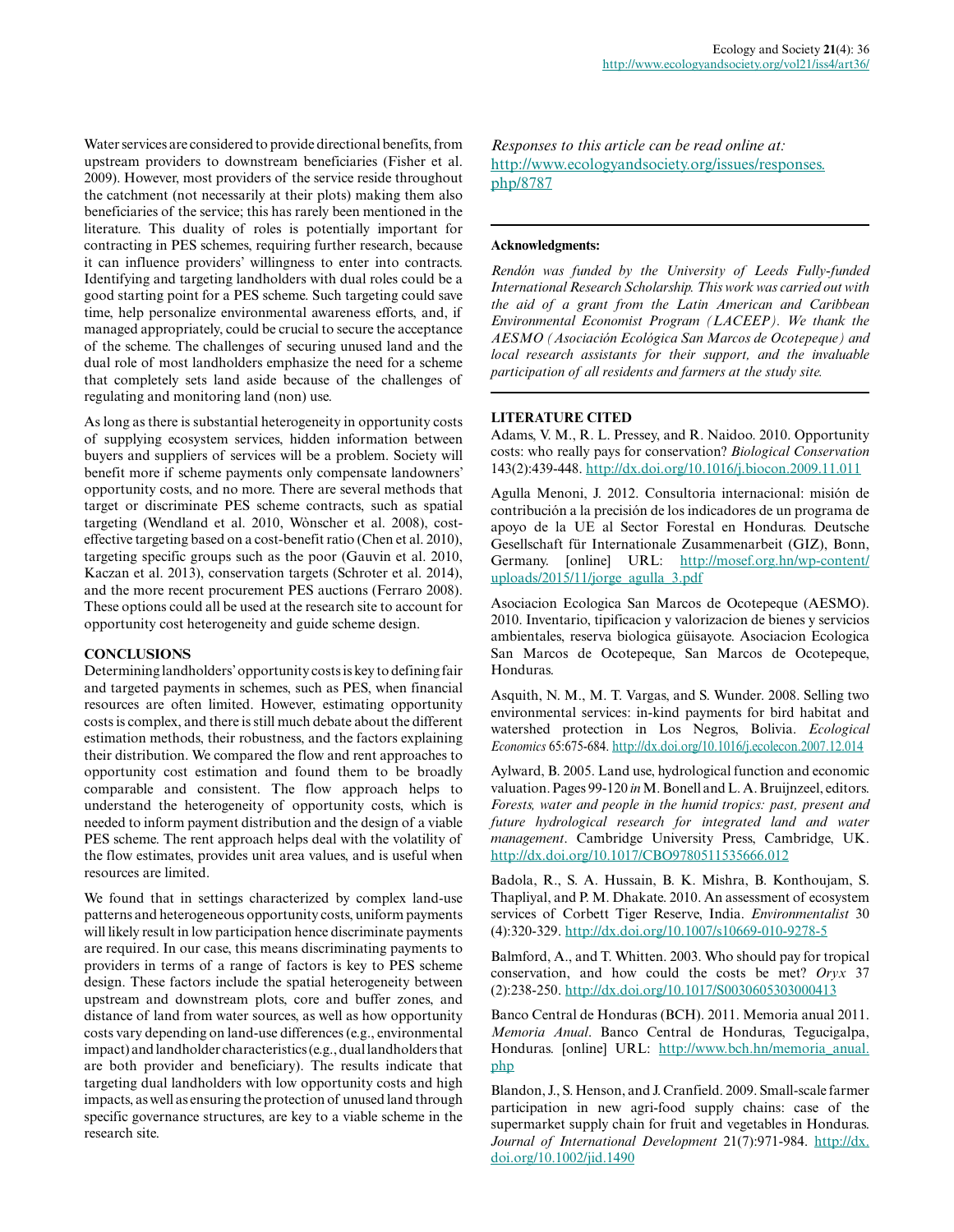Börner, J., and S. Wunder. 2008. Paying for avoided deforestation in the Brazilian amazon: from cost assessment to scheme design. *International Forestry Review* 10(3):496-511. [http://dx.doi.](http://dx.doi.org/10.1505%2Fifor.10.3.496) [org/10.1505/ifor.10.3.496](http://dx.doi.org/10.1505%2Fifor.10.3.496)

Börner, J., S. Wunder, S. Wertz-Kanounnikoff, M. R. Tito, L. Pereira, and N. Nascimento. 2010. Direct conservation payments in the Brazilian Amazon: scope and equity implications. *Ecological Economics* 69(6):1272-1282. [http://dx.doi.org/10.1016/](http://dx.doi.org/10.1016%2Fj.ecolecon.2009.11.003) [j.ecolecon.2009.11.003](http://dx.doi.org/10.1016%2Fj.ecolecon.2009.11.003) 

Borrego, A., and M. Skutsch. 2014. Estimating the opportunity costs of activities that cause degradation in tropical dry forest: implications for REDD+. *Ecological Economics* 101:1-9. [http://](http://dx.doi.org/10.1016%2Fj.ecolecon.2014.02.005) [dx.doi.org/10.1016/j.ecolecon.2014.02.005](http://dx.doi.org/10.1016%2Fj.ecolecon.2014.02.005) 

Böttcher, H., K. Eisbrenner, S. Fritz, G. Kindermann, F. Kraxner, I. McCallum, and M. Obersteiner. 2009. An assessment of monitoring requirements and costs of 'reduced emissions from deforestation and degradation'. *Carbon Balance and Management* 4:7. [http://dx.doi.org/10.1186/1750-0680-4-7](http://dx.doi.org/10.1186%2F1750-0680-4-7)

Bruijnzeel, L. A. 2004. Hydrological functions of tropical forests: not seeing the soil for the trees? *Agriculture, Ecosystems and Environment* 104:185-228. [http://dx.doi.org/10.1016/j.agee.2004.01.015](http://dx.doi.org/10.1016%2Fj.agee.2004.01.015) 

Bruijnzeel, S., and M. V. Noordwijk. 2008. *Deforestation and the multiple functions of tropical watersheds: are tropical forests indispensable for regulating rainfall and ensuring clean and reliable water supplies?* ASB policy briefs 08. ASB Partnerships for the Tropical Forest Margins, Nairobi, Kenya.

Bryan, B. A. 2013. Incentives, land use, and ecosystem services: synthesizing complex linkages. *Environmental Science and Policy* 27:124-134. [http://dx.doi.org/10.1016/j.envsci.2012.12.010](http://dx.doi.org/10.1016%2Fj.envsci.2012.12.010)

Cacho, O. J., G. R. Marshall, and M. Milne. 2005. Transaction and abatement costs of carbon-sink projects in developing countries. *Environment and Development Economics* 10 (05):597-614. [http://dx.doi.org/10.1017/s1355770x05002056](http://dx.doi.org/10.1017%2Fs1355770x05002056) 

Cattaneo, A. 2002. *Balancing agricultural development and deforestation in the Brazilian amazon*. International Food Policy Research Institute, Washington, D.C., USA. [online] URL: [http://](http://ebrary.ifpri.org/cdm/ref/collection/p15738coll2/id/48037) [ebrary.ifpri.org/cdm/ref/collection/p15738coll2/id/48037](http://ebrary.ifpri.org/cdm/ref/collection/p15738coll2/id/48037) 

Cavailhès, J., and P. Wavresky. 2003. Urban influences on periurban farmland prices. *European Review of Agricultural Economics* 30(3):333-357. [http://dx.doi.org/10.1093/erae/30.3.333](http://dx.doi.org/10.1093%2Ferae%2F30.3.333) 

Chan, K. M. A., R. M. Pringle, J. Ranganathan, C. L. Boggs, Y. L. Chan, P. R. Ehrlich, P. K. Haff, N. E. Heller, K. Al-Krafaji, and D. P. Macmynowski. 2007. When agendas collide: human welfare and biological conservation. *Conservation Biology* 21 (1):59-68. [http://dx.doi.org/10.1111/j.1523-1739.2006.00570.x](http://dx.doi.org/10.1111%2Fj.1523-1739.2006.00570.x)

Charvériat, C. 2001. *Bitter coffee: how the poor are paying for the slump in coffee prices*. Oxfam, Oxford, UK. [online] URL: [http://](http://policy-practice.oxfam.org.uk/publications/bitter-coffee-how-the-poor-are-paying-for-the-slump-in-coffee-prices-114002) [policy-practice.oxfam.org.uk/publications/bitter-coffee-how-the](http://policy-practice.oxfam.org.uk/publications/bitter-coffee-how-the-poor-are-paying-for-the-slump-in-coffee-prices-114002)[poor-are-paying-for-the-slump-in-coffee-prices-114002](http://policy-practice.oxfam.org.uk/publications/bitter-coffee-how-the-poor-are-paying-for-the-slump-in-coffee-prices-114002) 

Chen, X., F. Lupi, A. Viða, G. He, and J. Liu. 2010. Using costeffective targeting to enhance the efficiency of conservation investments in payments for ecosystem services. *Conservation Biology* 24:1469-1478. [http://dx.doi.org/10.1111/j.1523-1739.2010.01551.](http://dx.doi.org/10.1111%2Fj.1523-1739.2010.01551.x) Chomitz, K. M., K. Alger, T. S. Thomas, H. Orlando, and P. V. Nova. 2005. Opportunity costs of conservation in a biodiversity hotspot: the case of Southern Bahia. *Environment and Development Economics* 10:293-312. [http://dx.doi.org/10.1017/](http://dx.doi.org/10.1017%2FS1355770X05002081) [S1355770X05002081](http://dx.doi.org/10.1017%2FS1355770X05002081)

Claassen, R., A. Cattaneo, and R. Johansson. 2008. Cost-effective design of agri-environmental payment programs: U.S. experience in theory and practice. *Ecological Economics* 65:737-752. [http://](http://dx.doi.org/10.1016%2Fj.ecolecon.2007.07.032) [dx.doi.org/10.1016/j.ecolecon.2007.07.032](http://dx.doi.org/10.1016%2Fj.ecolecon.2007.07.032) 

Corbera, E., K. Brown, and W. N. Adger. 2007*a*. The equity and legitimacy of markets for ecosystem services. *Development and Change* 38(4):587-613. [http://dx.doi.org/10.1111/j.1467-7660.2007.00425.](http://dx.doi.org/10.1111%2Fj.1467-7660.2007.00425.x) [x](http://dx.doi.org/10.1111%2Fj.1467-7660.2007.00425.x) 

Corbera, E., N. Kosoy, and M. M. Tuna. 2007*b*. Equity implications of marketing ecosystem services in protected areas and rural communities: case studies from Meso-America. *Global Environmental Change* 17(3-4):365-380. [http://dx.doi.org/10.1016/](http://dx.doi.org/10.1016%2Fj.gloenvcha.2006.12.005) [j.gloenvcha.2006.12.005](http://dx.doi.org/10.1016%2Fj.gloenvcha.2006.12.005) 

Curran, M., B. Kiteme, T. Wünscher, T. Koellner, and S. Hellweg. 2016. Pay the farmer, or buy the land?-Cost-effectiveness of payments for ecosystem services versus land purchases or easements in Central Kenya. *Ecological Economics* 127:59-67. [http://dx.doi.org/10.1016/j.ecolecon.2016.03.016](http://dx.doi.org/10.1016%2Fj.ecolecon.2016.03.016)

Dong, Z., Y. Yan, J. Duan, X. Fu, Q. Zhou, X. Huang, X. Zhu, and J. Zhao. 2011. Computing payment for ecosystem services in watersheds: an analysis of the middle route project of south-tonorth water diversion in China. *Journal of Environmental Sciences* 23(12):2005-2012. [http://dx.doi.org/10.1016/s1001-0742\(10\)60663-8](http://dx.doi.org/10.1016%2Fs1001-0742%2810%2960663-8) 

Ericksen, P. J., K. McSweeney, and F. W. Madison. 2002. Assessing linkages and sustainable land management for hillside agroecosystems in central Honduras: analysis of intermediate and catchment scale indicators. *Agriculture Ecosystems and Environment* 91:295-311. [http://dx.doi.org/10.1016/S0167-8809](http://dx.doi.org/10.1016/S0167-8809(01)00224-9) [\(01\)00224-9](http://dx.doi.org/10.1016/S0167-8809(01)00224-9) 

Escuela Nacional de Ciencias Forestales (ESNACIFOR) and U. S. Agency for International Development (USAID). 2002. Diagnóstico general de las cuencas hidrográficas del municipio de San Marcos, Ocotepeque - Proyecto de Desarrollo Forestal. Municipalidad San Marcos de Ocotepeque, Ocotepeque, Honduras.

Fauna and Flora International (FFI). 2014. *Opportunity cost analysis: Lessons learned from REDD+ and other conservation strategies*. Fauna and Flora International, Cambridge, UK. [online] URL: [http://www.fauna-flora.org/wp-content/uploads/](http://www.fauna-flora.org/wp-content/uploads/Opportunity-Cost-Analysis1.pdf) [Opportunity-Cost-Analysis1.pdf](http://www.fauna-flora.org/wp-content/uploads/Opportunity-Cost-Analysis1.pdf)

Ferraro, P. J. 2004. *Direct payments to protect endangered ecosystems and experimental methods to estimate payment costs*. EEPSEA Special and Technical Paper. Economy and Environment Program for Southeast Asia, Laguna, Philippines.

Ferraro, P. J. 2008. Asymmetric information and contract design for payments for environmental services. *Ecological Economics* 65 (4):810-821. [http://dx.doi.org/10.1016/j.ecolecon.2007.07.029](http://dx.doi.org/10.1016%2Fj.ecolecon.2007.07.029) 

Fisher, B., D. P. Edwards, X. Giam, and D. S. Wilcove. 2011*a*. The high costs of conserving Southeast Asia's lowland rainforests.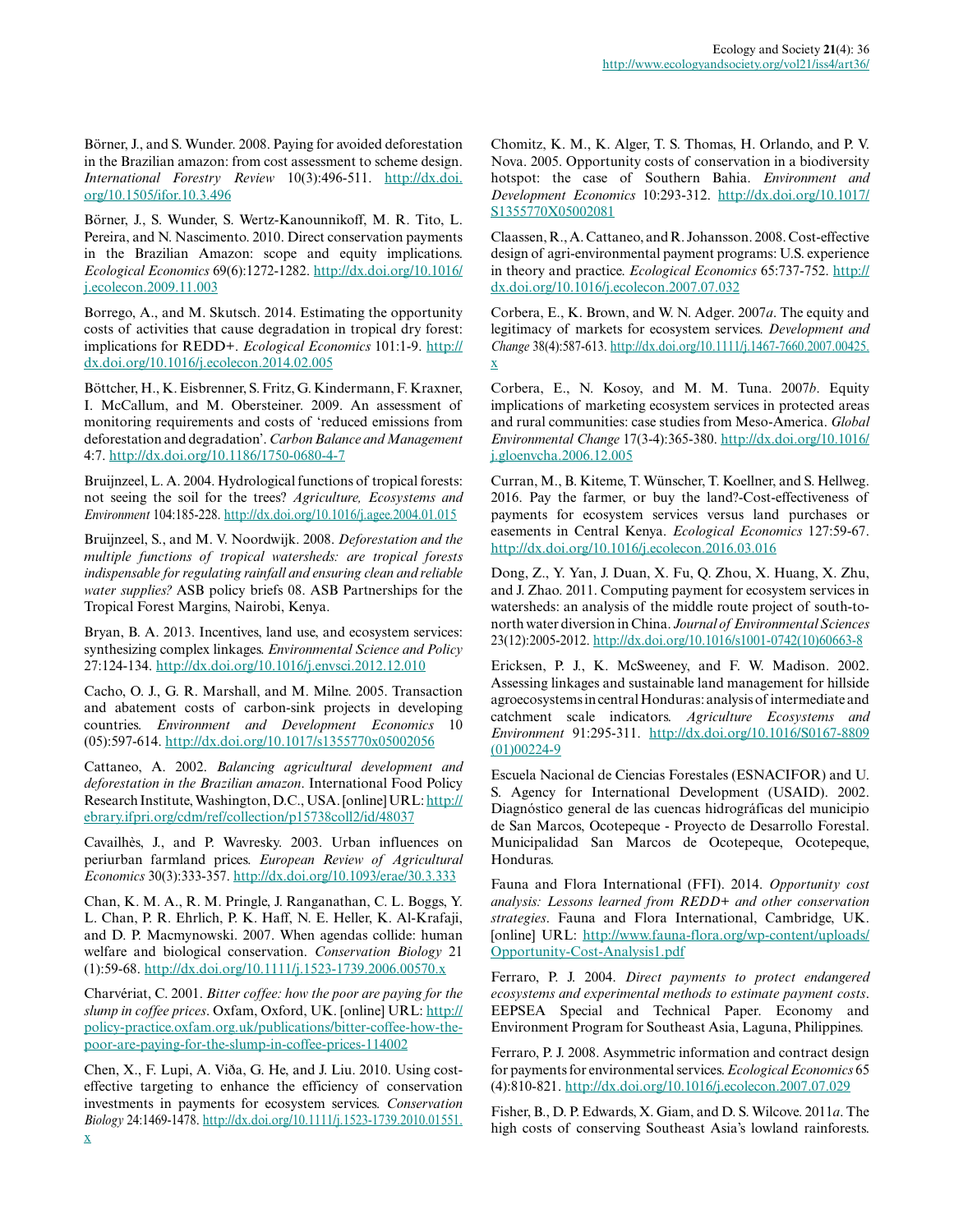*Frontiers in Ecology and the Environment* 9(6):329-334. [http://dx.](http://dx.doi.org/10.1890%2F100079) [doi.org/10.1890/100079](http://dx.doi.org/10.1890%2F100079)

Fisher, B., S. L. Lewis, N. D. Burgess, R. E. Malimbwi, P. K. Munishi, R. D. Swetnam, R. K. Turner, S. Willcock, and A. Balmford. 2011*b*. Implementation and opportunity costs of reducing deforestation and forest degradation in Tanzania. *Nature Climate Change* 1(3):161-164. [http://dx.doi.org/10.1038/](http://dx.doi.org/10.1038%2Fnclimate1119) [nclimate1119](http://dx.doi.org/10.1038%2Fnclimate1119)

Fisher, B., R. K. Turner, and P. Morling. 2009. Defining and classifying ecosystem services for decision making. *Ecological Economics* 68(3):643-653. [http://dx.doi.org/10.1016/j.](http://dx.doi.org/10.1016%2Fj.ecolecon.2008.09.014) [ecolecon.2008.09.014](http://dx.doi.org/10.1016%2Fj.ecolecon.2008.09.014) 

Food and Agriculture Organization (FAO). 2010. *Evaluación de los recursos forestales mundiales 2010: informe principal*. Food and Agriculture Organization, Rome, Italy. [online] URL: [http://www.](http://www.fao.org/docrep/013/i1757s/i1757s00.htm) [fao.org/docrep/013/i1757s/i1757s00.htm](http://www.fao.org/docrep/013/i1757s/i1757s00.htm) 

Gareau, B. J. 2007. Ecological values amid local interests: natural resource conservation, social differentiation, and human survival in Honduras. *Rural Sociology* 72:244-268.

Gauvin, C., E. Uchida, S. Rozelle, J. Xu, and J. Zhan. 2010. Costeffectiveness of payments for ecosystem services with dual goals of environment and poverty alleviation. *Environmental Management* 45:488–501.<http://dx.doi.org/10.1007/s00267-009-9321-9>

Global Water Partnership-Centroamerica. 2011. *Situacion de los recursos hidricos en centroamerica: hacia una gestion integrada*. GWP-Centroamerica, Tegucigalpa, Honduras. [online] URL: [http://www.gwp.org/global/gwp-cam\\_files/situaciondelosrecursoshidricos.](http://www.gwp.org/global/gwp-cam_files/situaciondelosrecursoshidricos.pdf) [pdf](http://www.gwp.org/global/gwp-cam_files/situaciondelosrecursoshidricos.pdf)

Goodwin, B. K., A. K. Mishra, and F. Ortalo-Magná. 2003. What's wrong with our models of agricultural land values? *American Journal of Agricultural Economics* 85:744-752. [http://](http://dx.doi.org/10.1526/003601107781169992) [dx.doi.org/10.1526/003601107781169992](http://dx.doi.org/10.1526/003601107781169992) 

Grieg-Gran, M. 2008. *The cost of avoiding deforestation: update of the report prepared for the stern review of the economics of climate change*. London: International Institute for Environment and Development, London, UK. [online] URL: [http://pubs.iied.](http://pubs.iied.org/G02489/) [org/G02489/](http://pubs.iied.org/G02489/) 

Gwartney, T. 1999. *Land rent compared with market value*. Henry George Institute, New York, New York, USA. [online] URL: <http://www.henrygeorge.org/ted.htm>

Hellin, J., M. Lundy, and M. Meijer. 2009. Farmer organization, collective action and market access in meso-america. *Food Policy* 34(1):16-22. [http://dx.doi.org/10.1016/j.foodpol.2008.10.003](http://dx.doi.org/10.1016%2Fj.foodpol.2008.10.003) 

Hunt, C. 2010. Compensating for the costs of reducing deforestation in Papua New Guinea. *Pacific Economic Bulletin* 25 (3):64-88.

Instituto de Conservación Forestal (ICF). 1987. *Decreto No. 87-87 declaratoria bosques nublados, 5th of August 1987*. La Gaceta, Tegucigalpa, Honduras. [online] URL: [http://icf.gob.hn/](http://icf.gob.hn/wp-content/uploads/2015/09/AP-Decreto-87-87-Declaratoria-Bosques-Nublados.pdf) [wp-content/uploads/2015/09/AP-Decreto-87-87-Declaratoria-Bosques-](http://icf.gob.hn/wp-content/uploads/2015/09/AP-Decreto-87-87-Declaratoria-Bosques-Nublados.pdf)[Nublados.pdf](http://icf.gob.hn/wp-content/uploads/2015/09/AP-Decreto-87-87-Declaratoria-Bosques-Nublados.pdf)

Instituto Hondureño del Cafe (IHCAFE). 2012. *Informe anual: cosecha 2010-2011*. Instituto Hondureño del Cafe, Tegucigalpa, Honduras.

Instituto Nacional de Estadistica (INE). 2014. *Datos y estadistica*. Instituto Nacional de Estadistica, Tegucigalpa, Honduras. [online] URL: <http://www.ine.gob.hn>

Jack, B. K., B. Leimona, and P. J. Ferraro. 2009. A revealed preference approach to estimating supply curves for ecosystem services: use of auctions to set payments for soil erosion control in Indonesia. *Conservation Biology* 23(2):359-367. [http://dx.doi.](http://dx.doi.org/10.1111%2Fj.1523-1739.2008.01086.x) [org/10.1111/j.1523-1739.2008.01086.x](http://dx.doi.org/10.1111%2Fj.1523-1739.2008.01086.x)

Jacoby, H. G. 2000. Access to markets and the benefits of rural roads. *Economic Journal* 110(465):713-737. [http://dx.doi.](http://dx.doi.org/10.1111%2F1468-0297.00562) [org/10.1111/1468-0297.00562](http://dx.doi.org/10.1111%2F1468-0297.00562)

Jansen, H. G. P., J. Pender, A. Damon, W. Wielemaker, and R. Schipper. 2006. Policies for sustainable development in the hillside areas of Honduras: a quantitative livelihoods approach. *Agricultural Economics* 34:141-153. [http://dx.doi.org/10.1111/](http://dx.doi.org/10.1111/j.1574-0864.2006.00114.x) [j.1574-0864.2006.00114.x](http://dx.doi.org/10.1111/j.1574-0864.2006.00114.x)

Jouravlev, A. 2004. *Drinking water supply and sanitation services on the threshold of the XXI century*. Recursos naturales e infraestructura. CEPAL-United Nations, Santiago, Chile. [online] URL: <http://repositorio.cepal.org/handle/11362/6454>

Kaczan, D., B. M. Swallow, and W. L. (Vic) Adamowicz. 2013. Designing a payments for ecosystem services (PES) program to reduce deforestation in Tanzania: an assessment of payment approaches. *Ecological Economics* 95:20-30. [http://dx.doi.](http://dx.doi.org/10.1016/j.ecolecon.2013.07.011) [org/10.1016/j.ecolecon.2013.07.011](http://dx.doi.org/10.1016/j.ecolecon.2013.07.011) 

Knight, A. T., H. S. Grantham, R. J. Smith, G. K. McGregor, H. P. Possingham, and R. M. Cowling. 2011. Land managers' willingness-to-sell defines conservation opportunity for protected area expansion. *Biological Conservation* 144(11):2623-2630. [http://dx.doi.org/10.1016/j.biocon.2011.07.013](http://dx.doi.org/10.1016%2Fj.biocon.2011.07.013)

Kosoy, N., and E. Corbera. 2010. Payments for ecosystem services as commodity fetishism. *Ecological Economics* 69:1228-1236. [http://dx.doi.org/10.1016/j.ecolecon.2009.11.002](http://dx.doi.org/10.1016%2Fj.ecolecon.2009.11.002)

Kosoy, N., M. Martinez-Tuna, R. Muradian, and J. Martinez-Alier. 2007. Payments for environmental services in watersheds: insights from a comparative study of three cases in central america. *Ecological Economics* 61(2-3):446-455. [http://dx.doi.](http://dx.doi.org/10.1016%2Fj.ecolecon.2006.03.016) [org/10.1016/j.ecolecon.2006.03.016](http://dx.doi.org/10.1016%2Fj.ecolecon.2006.03.016) 

Larson, A. M., P. Pacheco, F. Toni, and M. Vallejo. 2007. Trends in Latin American forestry decentralisations: legal frameworks, municipal governments and forest dependent groups. *International Forestry Review* 9:734-747. [http://dx.doi.org/](http://dx.doi.org/ 10.1505/ifor.9.3.734) [10.1505/ifor.9.3.734](http://dx.doi.org/ 10.1505/ifor.9.3.734) 

Martin, T. E., and G. A. Blackburn. 2009. The effectiveness of a Mesoamerican 'paper park in conserving cloud forest avifauna. *Biodiversity Conservation* 18:3841-3859. [http://dx.doi.org/10.1007/](http://dx.doi.org/10.1007%2Fs10531-009-9683-6) [s10531-009-9683-6](http://dx.doi.org/10.1007%2Fs10531-009-9683-6) 

Michael, J. A. 2003. Efficient habitat protection with diverse landowners and fragmented landscapes. *Environmental Science and Policy* 6(3):243-251. [http://dx.doi.org/10.1016/s1462-9011](http://dx.doi.org/10.1016%2Fs1462-9011%2803%2900042-x) [\(03\)00042-x](http://dx.doi.org/10.1016%2Fs1462-9011%2803%2900042-x) 

Mohan, S. 2007. Market-based price-risk management for coffee producers. *Development Policy Review* 25(3):333-354. [http://dx.](http://dx.doi.org/10.1111%2Fj.1467-7679.2007.00373.x) [doi.org/10.1111/j.1467-7679.2007.00373.x](http://dx.doi.org/10.1111%2Fj.1467-7679.2007.00373.x)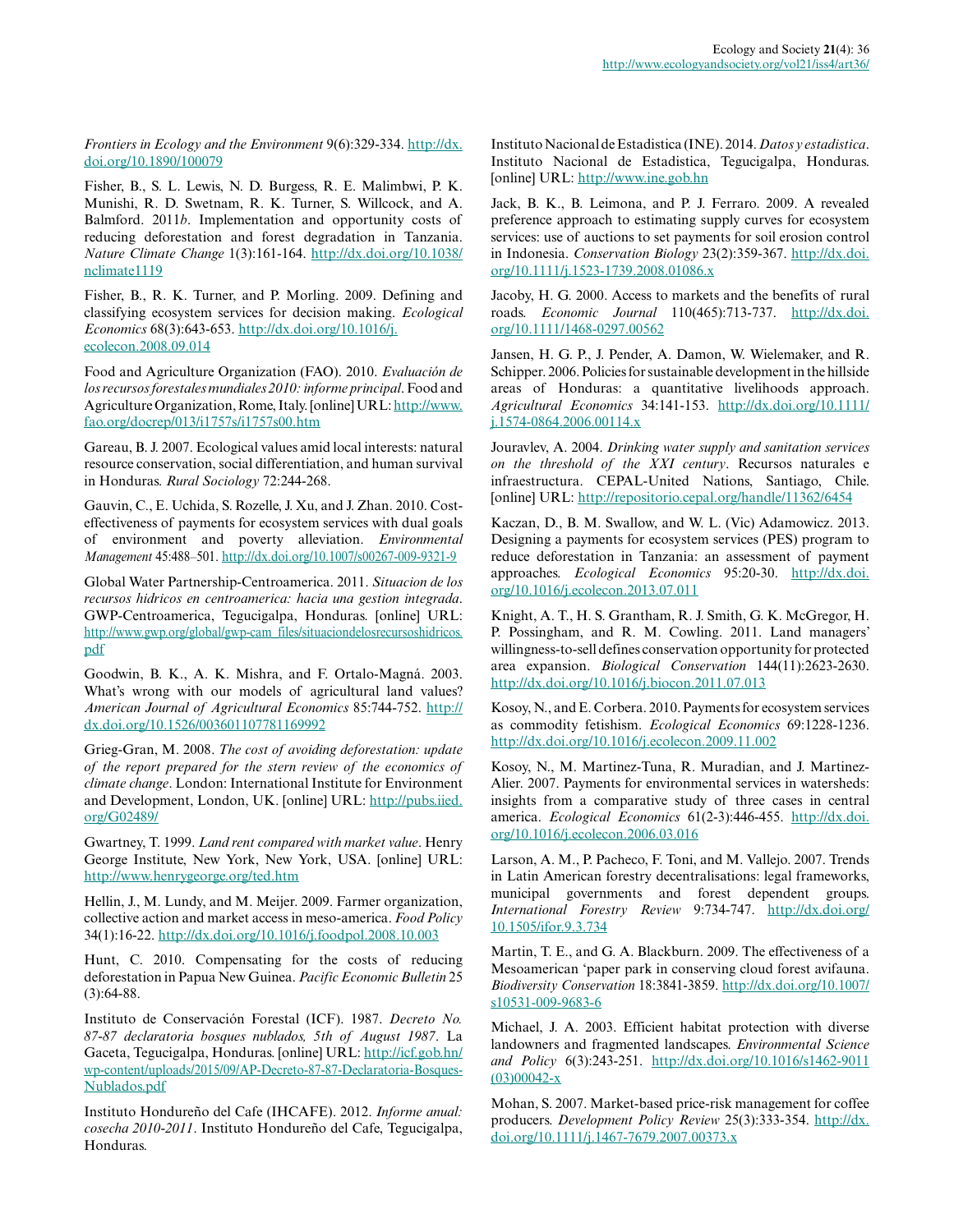Muradian, R., E. Corbera, U. Pascual, N. Kosoy, and P.H. May. 2010. Reconciling theory and practice: an alternative conceptual framework for understanding payments for environmental services. *Ecological Economics* 69:1202-1208. [http://dx.doi.](http://dx.doi.org/10.1016%2Fj.ecolecon.2009.11.006) [org/10.1016/j.ecolecon.2009.11.006](http://dx.doi.org/10.1016%2Fj.ecolecon.2009.11.006) 

Naidoo, R., and W. L. Adamowicz. 2006. Modeling opportunity costs of conservation in transitional landscapes. *Conservation Biology* 20(2):490-500. [http://dx.doi.org/10.1111/j.1523-1739.2006.00304.](http://dx.doi.org/10.1111%2Fj.1523-1739.2006.00304.x) [x](http://dx.doi.org/10.1111%2Fj.1523-1739.2006.00304.x)

Naidoo, R., A. Balmford, P. J. Ferraro, S. Polasky, T. H. Ricketts, and M. Rouget. 2006. Integrating economic costs into conservation planning. *Trends in Ecology and Evolution* 21 (12):681-687.<http://dx.doi.org/10.1016/j.tree.2006.10.003>

Nasdaq. 2014. *Latest price and chart for coffee*. Nasdaq, New York, New York, USA. [online]. URL: [http://www.nasdaq.com/](http://www.nasdaq.com/markets/coffee.aspx?timeframe=10y) [markets/coffee.aspx?timeframe=10y.](http://www.nasdaq.com/markets/coffee.aspx?timeframe=10y)

Olmstead, S. M. 2010. The economics of water quality. *Review of Environmental Economics and Policy* 4(1):44-62. [http://dx.doi.](http://dx.doi.org/10.1093%2Freep%2Frep016) [org/10.1093/reep/rep016](http://dx.doi.org/10.1093%2Freep%2Frep016) 

Pagiola, S. 2008. Payments for environmental services in Costa Rica. *Ecological Economics* 65:712-724. [http://dx.doi.org/10.1016/](http://dx.doi.org/10.1016%2Fj.ecolecon.2007.07.033) [j.ecolecon.2007.07.033](http://dx.doi.org/10.1016%2Fj.ecolecon.2007.07.033) 

Pagiola, S., A. Arcenas, and G. Platais. 2005. Can payments for environmental services help reduce poverty? An exploration of the issues and the evidence to date from Latin America. *World Development* 33(2):237-253. [http://dx.doi.org/10.1016/j.](http://dx.doi.org/10.1016%2Fj.worlddev.2004.07.011) [worlddev.2004.07.011](http://dx.doi.org/10.1016%2Fj.worlddev.2004.07.011)

Pagiola, S., and B. Bosquet 2009. *Estimating the costs of REDD at the country level*. World Bank, Washington, D.C., USA. [online] URL: [http://www.forestcarbonpartnership.org/sites/](http://www.forestcarbonpartnership.org/sites/forestcarbonpartnership.org/files/REDD-Econ_04-09-09.pdf) [forestcarbonpartnership.org/files/REDD-Econ\\_04-09-09.pdf](http://www.forestcarbonpartnership.org/sites/forestcarbonpartnership.org/files/REDD-Econ_04-09-09.pdf)

*Munich Personal RePEc Archive MPRA* (18062): 23. WHAT IS THIS?

Pagiola, S., and G. Platais. 2002. *Payments for environmental services*. Environment strategy notes no. 3. World Bank Environment Department, Washington, D.C., USA. [online] URL: [http://siteresources.worldbank.org/INTEEI/Resources/](http://siteresources.worldbank.org/INTEEI/Resources/EnvStrategyNote32002.pdf) [EnvStrategyNote32002.pdf](http://siteresources.worldbank.org/INTEEI/Resources/EnvStrategyNote32002.pdf)

Pirard, R. 2008. Estimating opportunity costs of avoided deforestation (REDD): application of a flexible stepwise approach to the Indonesian pulp sector. *International Forestry Review* 10(3):512-522. [http://dx.doi.org/10.1505/ifor.10.3.512](http://dx.doi.org/10.1505%2Fifor.10.3.512) 

Plumb, S. T., E. A. Nielsen, and Y.-S. Kim. 2012. Challenges of opportunity cost analysis in planning REDD+: a Honduran case study of social and cultural values associated with indigenous forest uses. *Forests* 3(2):244-264. [http://dx.doi.org/10.3390/](http://dx.doi.org/10.3390%2Ff3020244) [f3020244](http://dx.doi.org/10.3390%2Ff3020244)

Postel, S. L., and B. H. Thompson. 2005. Watershed protection: capturing the benefits of nature's water supply services. *Natural Resources Forum* 29(2):98-108. [http://dx.doi.org/10.1111/](http://dx.doi.org/10.1111%2Fj.1477-8947.2005.00119.x) [j.1477-8947.2005.00119.x](http://dx.doi.org/10.1111%2Fj.1477-8947.2005.00119.x)

Rangel Soares, L. C., M. O. Griesinger, J. N. W. Dachs, M. A. Bittner, and S. Tavares. 2002. Inequities in access to and use of drinking water services in Latin America and the Caribbean. *Revista Panamericana de Salud Publica = Pan American journal of public health* 11(5-6):386-96.

Raymond, C. M., and G. Brown. 2011. Assessing conservation opportunity on private land: socio-economic, behavioral, and spatial dimensions. *Journal of Environmental Management* 92 (10):2513-2523. [http://dx.doi.org/10.1016/j.jenvman.2011.05.015](http://dx.doi.org/10.1016%2Fj.jenvman.2011.05.015) 

Rivera, S., P. Martinez de Anguita, R. D. Ramsey, and T. A. Crowl. 2013. Spatial modeling of tropical deforestation using socioeconomic and biophysical data. *Small-scale Forestry* 12 (2):321–334.<http://dx.doi.org/10.1007/s11842-012-9214-2>

Rosa, H., S. Kandel, and L. Dimas. 2003. *Compensation for environmental services and rural communities*. PRISMA, San Salvador, El Salvador. [online] URL: [https://www.cbd.int/doc/](https://www.cbd.int/doc/case-studies/inc/cs-inc-prisma-en-01.pdf) [case-studies/inc/cs-inc-prisma-en-01.pdf](https://www.cbd.int/doc/case-studies/inc/cs-inc-prisma-en-01.pdf)

Schröter, M., G. M. Rusch, D. N. Barton, S. Blumentrath, and B. Nordén. 2014. Ecosystem services and opportunity costs shift spatial priorities for conserving forest biodiversity. *PLoS ONE* 9 (11):e112557.<http://dx.doi.org/10.1371/journal.pone.0112557>

Scott, D. F., L. A. Bruijnzeel, and J. Mackensen. 2005. The hydrological and soil impacts of forestation in the tropics. Pages 622-651 *in* M. Bonell and L. A. Bruijnzeel, editors. *Forests, water and people in the humid tropics: past, present and future hydrological research for integrated land and water management*. International Hydrology Series. Cambridge University Press, Cambridge, UK. [http://dx.doi.org/10.1017/cbo9780511535666.032](http://dx.doi.org/10.1017%2Fcbo9780511535666.032) 

Secretaria de Recursos Naturales y Ambiente (SRNA). 1997. *Acuerdo presidencial No. 921-97 reglamento de Aareas protegidas SINAPH, 30th of June 1997*. La Gaceta, Tegucigalpa, Honduras. [online] URL: [http://www.iadb.org/research/legislacionindigena/](http://www.iadb.org/research/legislacionindigena/leyn/docs/HON-Acuerdo-Presidencial-921-97-Reglamento-Areas-Protegidas_SINAPH.pdf) [leyn/docs/HON-Acuerdo-Presidencial-921-97-Reglamento-Areas-](http://www.iadb.org/research/legislacionindigena/leyn/docs/HON-Acuerdo-Presidencial-921-97-Reglamento-Areas-Protegidas_SINAPH.pdf)[Protegidas\\_SINAPH.pdf](http://www.iadb.org/research/legislacionindigena/leyn/docs/HON-Acuerdo-Presidencial-921-97-Reglamento-Areas-Protegidas_SINAPH.pdf)

Siikamaki, J., and D. F. Layton. 2007. Potential cost-effectiveness of incentive payment programs for the protection of nonindustrial private forests. *Land Economics* 83:539-560. [http://dx.](http://dx.doi.org/10.3368%2Fle.83.4.539) [doi.org/10.3368/le.83.4.539](http://dx.doi.org/10.3368%2Fle.83.4.539)

Sinden, J. A. 2004. Estimating the opportunity costs of biodiversity protection in the Brigalow Belt, New South Wales. *Journal of Environmental Management* 70(4):351-362. [http://dx.](http://dx.doi.org/10.1016%2Fj.jenvman.2003.12.013) [doi.org/10.1016/j.jenvman.2003.12.013](http://dx.doi.org/10.1016%2Fj.jenvman.2003.12.013)

Smith, L., A. Inman, and R. Cherrington. 2012. The potential of land conservation agreements for protection of water resources. *Environmental Science and Policy* 24:92-100. [http://dx.doi.](http://dx.doi.org/10.1016%2Fj.envsci.2012.07.017) [org/10.1016/j.envsci.2012.07.017](http://dx.doi.org/10.1016%2Fj.envsci.2012.07.017) 

Smith, L. D., and K. Porter. 2010. Management of catchments for the protection of water resources: drawing on the New York City watershed experience. *Regional Environmental Change* 10 (4):311-326. [http://dx.doi.org/10.1007/s10113-009-0102-z](http://dx.doi.org/10.1007%2Fs10113-009-0102-z)

Southworth, J., H. Nagendra, L. A. Carlson, and C. Tucker. 2004. Assessing the impact of Celaque National Park on forest fragmentation in western Honduras. *Applied Geography* 24:303-322.<http://dx.doi.org/10.1016/j.apgeog.2004.07.003>

Tallis, H., and S. Polasky. 2009. Mapping and valuing ecosystem services as an approach for conservation and natural-resource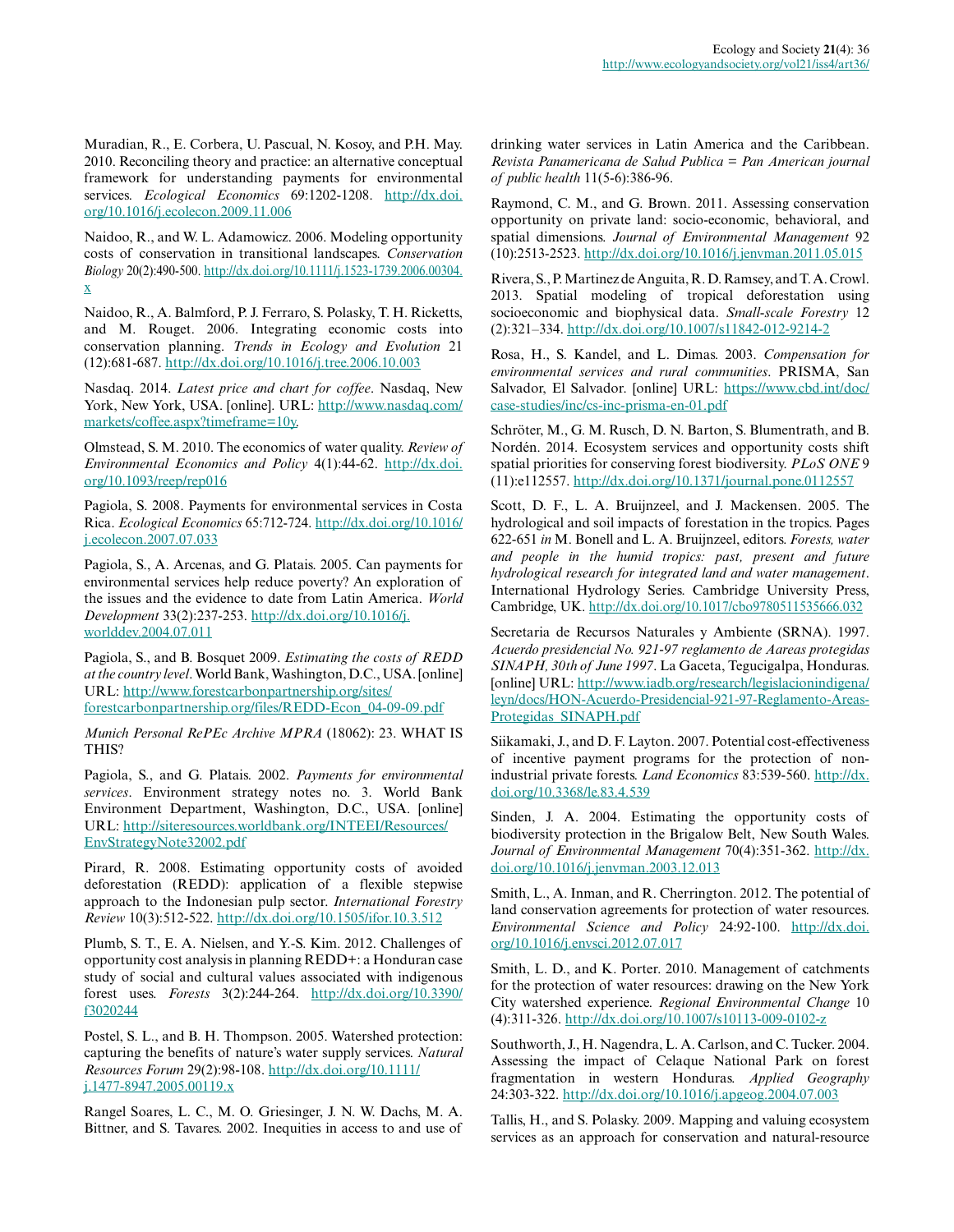management. Pages 265-283 *in* R. S. Ostfeld and W. H. Schlesinger, editors. *The Year in Ecology and Conservation Biology 2009.* New York Academy of Sciences, New York, New York, USA. [http://dx.doi.org/10.1111/j.1749-6632.2009.04152.x](http://dx.doi.org/10.1111%2Fj.1749-6632.2009.04152.x) 

Tóth, S. F., G. J. Ettl, and S. S. Rabotyagov. 2010. Ecosel: an auction mechanism for forest ecosystem services. *Mathematical and Computational Forestry and Natural Resource Sciences* 2 (2):99-116. [online] URL: [http://mcfns.com/index.php/Journal/](http://mcfns.com/index.php/Journal/article/view/MCFNS.2-99/MCFNS-2%3A99) [article/view/MCFNS.2-99/MCFNS-2%3A99](http://mcfns.com/index.php/Journal/article/view/MCFNS.2-99/MCFNS-2%3A99) 

Trevett, A. F., R. C. Carter, and S. F. Tyrrel. 2004. Water quality deterioration: a study of household drinking water quality in rural Honduras. *International Journal of Environmental Health Research* 14(4):273-283. [http://dx.doi.org/10.1080/09603120410001725612](http://dx.doi.org/10.1080%2F09603120410001725612)

UNICEF and World Health Organization (WHO). 2012. *Progress on drinking water and sanitation: 2012 update*. UNICEF, New York, New York, USA. [online] URL: [http://www.unicef.](http://www.unicef.org/french/media/files/JMPreport2012.pdf) [org/french/media/files/JMPreport2012.pdf](http://www.unicef.org/french/media/files/JMPreport2012.pdf)

Weersink, A., S. Clark, C. G. Turvey, and R. Sarker. 1999. The effect of agricultural policy on farmland values. *Land Economics* 75(3):425-439. [http://dx.doi.org/10.2307/3147188](http://dx.doi.org/10.2307%2F3147188)

Wells, M. 1992. Biodiversity conservation, affluence and poverty - mismatched costs and benefits and efforts to remedy them. *Ambio* 21(3):237-243.

Wendland, K. J., M. Honzák, R. Portela, B. Vitale, S. Rubinoff, and J. Randrianarisoa. 2010. Targeting and implementing payments for ecosystem services: opportunities for bundling biodiversity conservation with carbon and water services in Madagascar. *Ecological Economics* 69:2093–2107. [http://dx.doi.](http://dx.doi.org/10.1016/j.ecolecon.2009.01.002) [org/10.1016/j.ecolecon.2009.01.002](http://dx.doi.org/10.1016/j.ecolecon.2009.01.002) 

Wunder, S. 2005. *Payments for environmental services: some nuts and bolts*. CIFOR occasional paper. Center for International Forestry Research, Bogor Barat, Indonesia. [online] URL: [http://](http://www.cifor.org/publications/pdf_files/OccPapers/OP-42.pdf) [www.cifor.org/publications/pdf\\_files/OccPapers/OP-42.pdf](http://www.cifor.org/publications/pdf_files/OccPapers/OP-42.pdf)

Wünscher, T. 2008. *Spatial targeting of payments for environmental services in Costa Rica: a site selection tool for increasing conservation benefits.* Dissertation. Rheinischen Friedrich-Wilhelm-Universität, Bonn, Germany.

Wünscher, T., S. Engel, and S. Wunder. 2008. Spatial targeting of payments for environmental services: a tool for boosting conservation benefits. *Ecological Economics* 65(4):822-833. [http://dx.doi.org/10.1016/j.ecolecon.2007.11.014](http://dx.doi.org/10.1016%2Fj.ecolecon.2007.11.014)

Wünscher, T., S. Engel, and S. Wunder. 2011. Practical alternatives to estimate opportunity costs of forest conservation. *EAAE 2011 congress change and uncertainty - challenges for agriculture, food and natural resources.* European Association of Agricultural Economists, Zurich, Switzerland. [online] URL: [http://](http://ageconsearch.umn.edu/handle/115774) [ageconsearch.umn.edu/handle/115774](http://ageconsearch.umn.edu/handle/115774)